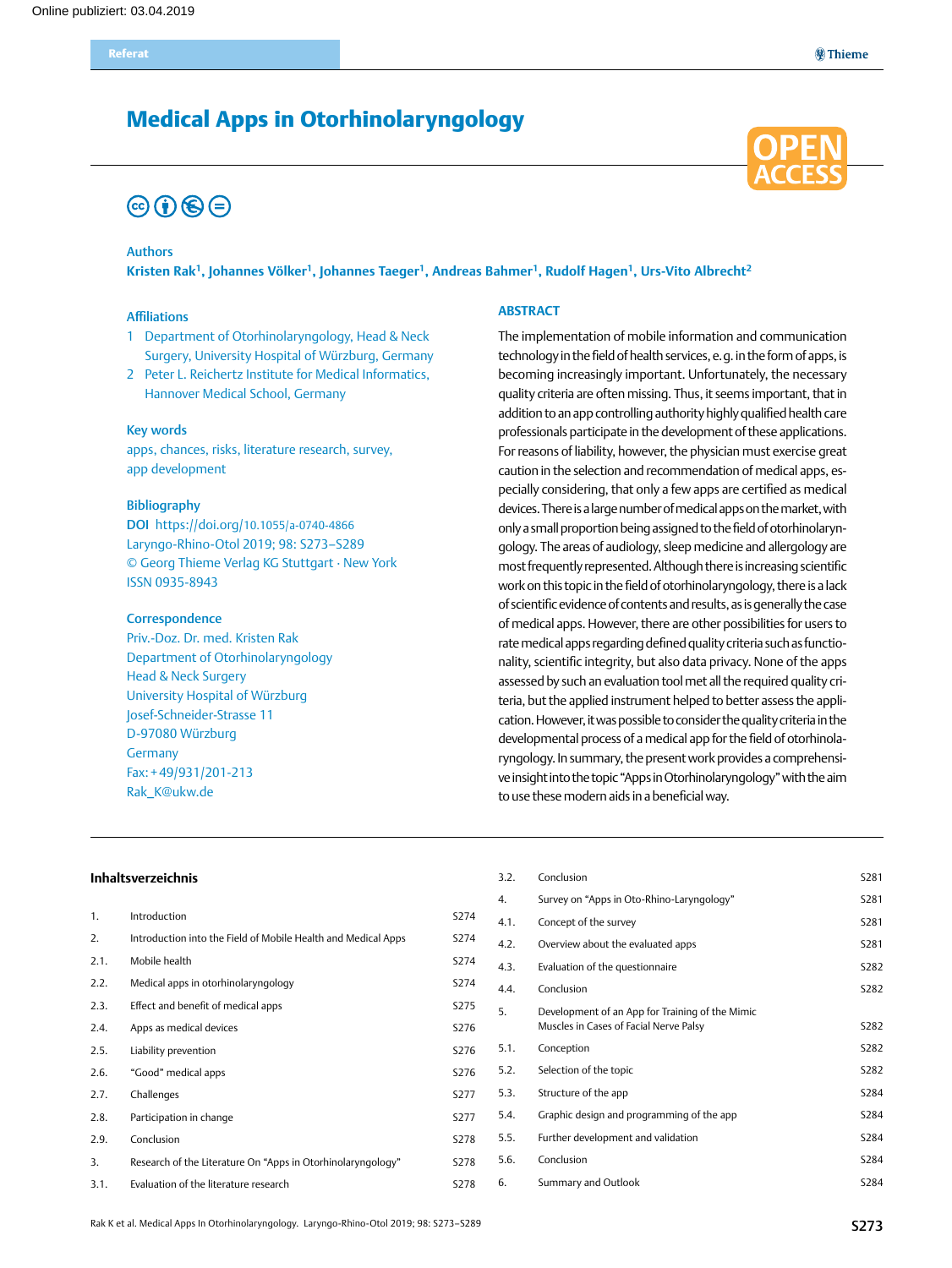## <span id="page-1-0"></span>1. Introduction

Since several years, the use of smartphones and tablet PCs is continuously increasing. 81% of the German population over 14 years of age currently use this technology that provides always more functions besides mobile phone calls [1]. The internet opens the possibility of using mobile information and communication technology. Its use for medical and healthcare-related services, so-called "mobile health" (mHealth) becomes increasingly important. Similar to many other fields, a specific form of application software was established for the devices and their operating systems in the medical sector, so-called medical or healthcare apps.

These applications provide a large variety of comparably simple fitness and wellness apps up to more sophisticated programs for diagnostics and therapy. In the field of otorhinolaryngology, too, an increasing number of apps were developed in the last years that include many aspects of this discipline.

The present article will give an overview about apps in Otorhinolaryngology. One limiting factor, however, is that it is impossible to assess all existing apps already due to the fast-moving market development and the unsatisfactory information politics of store operators and mobile platforms so that especially scientific research and evaluation is significantly restricted. Nonetheless, the investigation of possibly many areas aims at imparting broad knowledge about the current status, in particular with regard to the chances and risks of such applications in the field of Otorhinolaryngology.

The following chapter will introduce the topic of mobile health and medical apps and critically discuss their effectiveness and benefit. Furthermore, the various quality levels of the application software will be described and the criteria of "good apps" will be defined. This includes aspects such as "app as medical product" and liability issues as well as the significance of active contribution to new processes for the patients' benefit. In addition, the development of the number and the quality of apps in otorhinolaryngology will be elucidated based on the example of a specific app store.

Chapter 4 will emphasize and elaborate the results of a literature research with regard to published data on Otorhinolaryngology -related apps.

Chapter 5 deals with the evaluation of the survey on Otorhinolaryngology -related apps that was conducted specifically for this article. Hereby, selected users assessed the apps by means of an evaluation form containing special items that show if an app actually fulfills the requirements to be implemented in patients' healthcare.

The last chapter will describe how new apps may be conceived and programmed in a suitable and reliable way. Regarding the first steps of development, the focus is placed on necessary details so that a new app may be reliably used in healthcare.

The summary of the different focuses of the single chapters allows a critical discussion of these apps for the discipline of Otorhinolaryngology. The authors try to avoid mentioning brand names and companies throughout the entire manuscript in order not to influence the user's selection of specific apps. Instead, it is rather the objective to answer the question of how we as otolaryngologists may assess if medical apps can be suitably implemented. Considering the described aspects, it should not be difficult to find an appropriate app after critical assessment of the features and to recommend it for use.

## 2. Introduction into the Field of Mobile Health and Medical Apps

## 2.1. Mobile health

"Mobile health" (in the following "mHealth") is synonymous for the implementation of mobile information and communication technology in the context of medical or healthcare-related services. Healthcare apps that are installed on smartphones, tablet PCs, and other mobile devices are the best known and widest-spread expression of mHealth. The topic includes the medical areas of prevention, diagnostics, and therapy as well as other areas of healthcare provision like fitness and nutrition with the aim of increasing the physical and psychic well-being. The characteristics of this technology led to the success of this mobile concept in other areas and they are supposed to support healthcare provision in the future. They include among others the direct availability of information directly on site, independently from opening hours or cash transactions. This high flexibility allows comfortable use that may be integrated in daily routine. However, this concept also bears several risks. The privacy may be impaired by the nearly always required data collection, storage, sending, and processing. mHealth influences the doctor-patient relationship since both sides have already implemented the technology and use it for their purposes. Still a suitable interface has to be found that connects both aspects in the best way possible. Several options already exist; the future development will reveal which ones will prevail.

#### 2.2. Medical apps in otorhinolaryngology

An uncountable number of medical apps can be found on the market. It is impossible to give exact data because the store operators of the large mobile platforms remain silent and counting is possible only to a limited extent. Beside apps that operate in the fields of fitness or prevention, also some others are provided – to a lesser extent – that cover medical issues, and some even include the discipline of Otorhinolaryngology. An exemplary review by means of the retrospective semi-automated app store analysis (SARASA) [2, 3] and evaluation of the store category of "Medicine" within the Apple App Store (retrieved on April 14, 2018), the following situation could be displayed after searching for German apps with ENT-specific keywords (▶**Table 1**): Only 97 German apps with reference to Otorhinolaryngology could be identified in the German Apple App Store under the category of "Medicine" (▶**Table 2**). With a total of 5,045 German apps, this means a percentage of 1.9%. Comparably often, apps were identified that dealt with hearing, for example allowing hearing care professionals or even hearing aid users to configure their hearing aids in an app-supported way and to adapt them to particular needs or to counsel in cases of tinnitus. Furthermore, apps are found that inform medical staff or patients about ENT-related issues in the sense of dictionary, serve as diaries for allergic patients, or support on the way to healthy sleep (▶**Fig. 1**). However, for medical apps it is always difficult to find a cost bearer. Assumption of the costs by the statutory health insurances is only performed for two ENT-related apps. Those are "Tinnitracks" and "Audimatch" by the Sonormed Company.

Based on the available metadata of the selected apps, some statements can be made. The developers of "ENT apps" seem to be fully aware of their responsibility regarding current contents and provide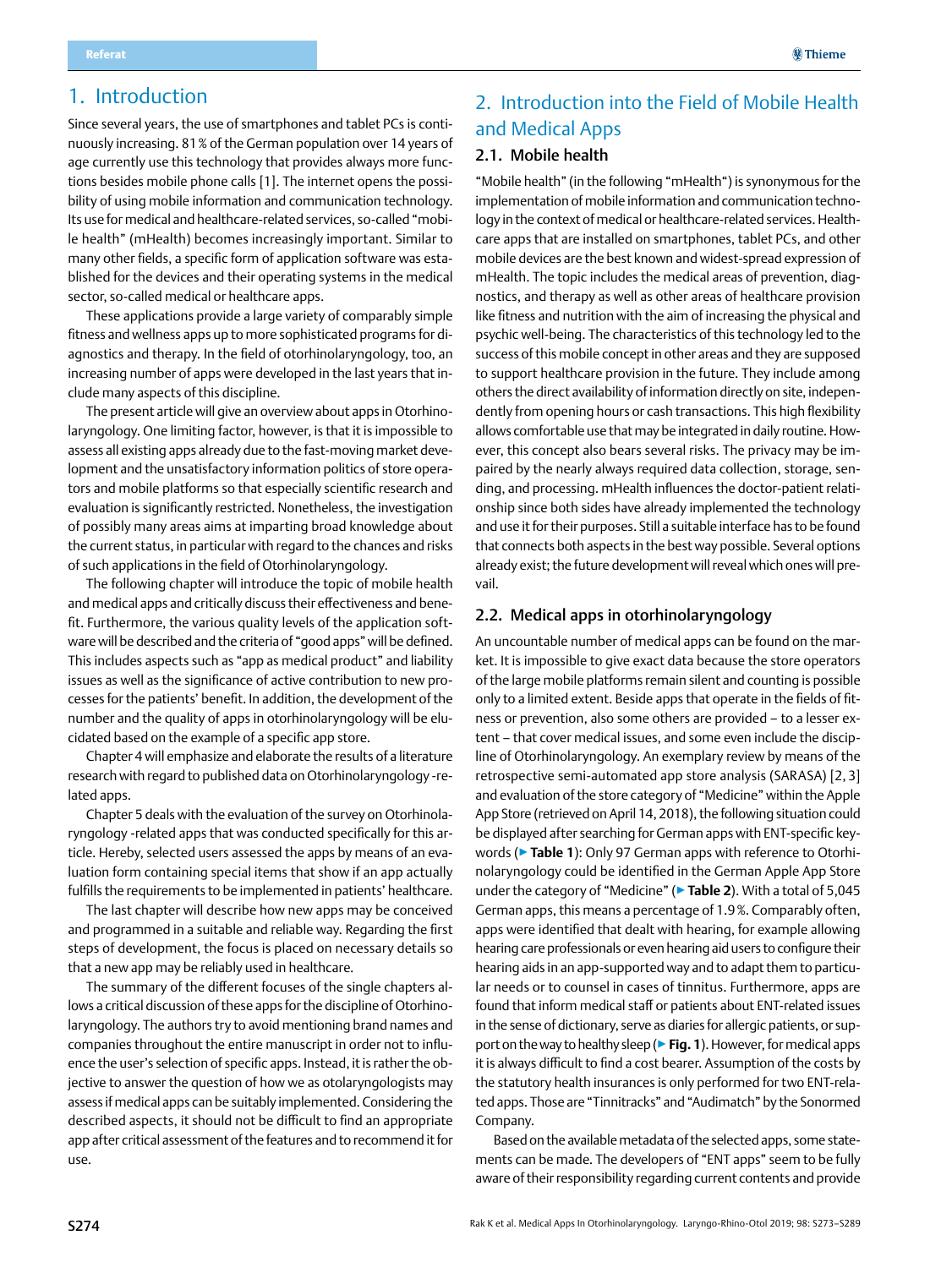<span id="page-2-0"></span>updates in very narrow intervals (median: 4.76 months; IQR: 13.35) compared to other German (median: 11.07; IQR: 22.51) or language-independent apps in the field of medicine (median: 12.98; IQR: 22.32). In addition, the readiness to provide the ENT app users with extensive information seems to be higher. The length of the store descriptions with 1,467 (IQR 1,736) exceeds the usual number or characters of German medical apps (median: 921 characters; IQR: 1,502) (▶**Table 2**).

It is also eye-catching that German ENT apps need more storage space: the size of the files amounts to a median of 42.59 MB (IQR: 65.74) compared to 24.65 MB (IQR: 30.37) regarding all German apps. Since many of them concern the application of hearing, this fact may be due to the multimedia functions (e. q. audio files) integrated in the apps. With regard to the user feedback on ENT apps, users are more often incited to express their opinions – in a positive as well as negative way. In the median, the ratings only marginally vary (median: 4 stars each; differences exist with regard to the interquartile interval), however, the percentage of apps where ratings are given only amounts to 52.6% (51/97), which is significantly higher than for most other German apps in the category of medicine with 33.3% (1681/5054).

About every fifth ENT app is fee-based (21.6%; 21/97) while this applies only for less than 17% (16.7%; 846/5,045) of all German medical apps. This fact is surprising because a lower percentage could be expected since a high number of apps that serve for configuration of hearing aids cannot be used without them.

### 2.3. Effect and benefit of medical apps

Many approaches appear to be very promising but currently sufficient scientific evidence is missing that would confirm a positive effect of medical apps on the individual health condition. Such a benefit has to be required as sound basis for refinancing, in particular in the context of reimbursement by the statutory health insurances that have to refer to proven benefit in the context of legal conditions [4].

In the scientific literature, numerous publications can be found on "mobile health", however, only few of them can be transferred to the situation in Germany or they focus on very specific application fields that transfer to the entire sector and general conclusions would not meet scientific requirements. On the other hand, there is a high variability regarding the methods. Traditional study designs are based on investigation periods that can only be applied to a limited extent because of the short development cycles in the context of smartphone applications [4].

Concluding trials are still expected. But it can already be stated that apps aiming at initiating or increasing fitness activities are mostly rated positively. One reason seems to be the independence from

▶**Table 1** Keywords used for research and hits in the store category of "medicine".

| Keywords (reqular expression, perl syntax):            | hörtest   hörprüfung   dezibel   tinnitus   ohrgeräusch   otoskop   schlaf   [qe] * schnarch [ent]  <br>(? ge)schwindel[ig] dysphag schluck[ge] * stör[unget] +   hörgerät allergie allergisch</td |
|--------------------------------------------------------|----------------------------------------------------------------------------------------------------------------------------------------------------------------------------------------------------|
| Initially retrieved apps in the category of "medicine" | 39,427 apps on April 14, 2018                                                                                                                                                                      |
| Among them, with German description                    | $5,045$ apps                                                                                                                                                                                       |
| Manually validated                                     | 97 apps                                                                                                                                                                                            |

▶ Table 2 Descriptive comparison of ENT-specific apps in German and the total numbers in the store category "medicine" (Apple App Store for iOS-based apps, retrieved on April 14, 2018).

|                                   | All apps in the category of<br>medicine (N=39,427) | <b>Description in German</b><br>$(N=5,045)$ | Selection of ENT, in<br><b>German (N=375)</b> | Selection of ENT, in Germany,<br>manually validated $(N=97)$ |  |  |
|-----------------------------------|----------------------------------------------------|---------------------------------------------|-----------------------------------------------|--------------------------------------------------------------|--|--|
| Age in months (overall)           |                                                    |                                             |                                               |                                                              |  |  |
| Median (IQR)                      | 28.22 / 34.89                                      | 32.58 / 33.35                               | 37.61 / 39.65                                 | 30.11 / 28.74                                                |  |  |
| Age in months (current version)   |                                                    |                                             |                                               |                                                              |  |  |
| Median (IQR)                      | 12.98 / 22.32                                      | 11.07 / 22.51                               | 7.63 / 19.37                                  | 4.76 / 13.35                                                 |  |  |
| File size in MB                   |                                                    |                                             |                                               |                                                              |  |  |
| Median (IQR)                      | 22.56 / 36.08                                      | 24.65 / 30.37                               | 38.27 / 57.60                                 | 42.59 / 65.74                                                |  |  |
| Prize in $\epsilon$               |                                                    |                                             |                                               |                                                              |  |  |
| Min:                              | 0.49                                               | 0.49                                        | 0.49                                          | 1.09                                                         |  |  |
| Median (IQR)                      | $n=6,838; 3.99/7.70$                               | $n = 846$ ; 3.49 / 3.20                     | $n = 110$ ; 3.49 / 2.93                       | $n = 21$ ; 3.49 / 3.20                                       |  |  |
| Max:                              | 1099.99                                            | 499.99                                      | 59.99                                         | 42.99                                                        |  |  |
| Length of the description (signs) |                                                    |                                             |                                               |                                                              |  |  |
| Median (IQR)                      | 757/1,048.50                                       | 921/1,502.00                                | 1,757 /1,673.50                               | 1,467   1,736.00                                             |  |  |
| Rating/stars (all versions)       |                                                    |                                             |                                               |                                                              |  |  |
| Median (IQR)                      | $n = 2,581; 4.00 / 2.00$                           | $n = 1,681; 4.00 / 2.00$                    | $n = 214$ ; 4.00 / 1.50                       | $n = 51$ ; 3.50 / 2.00                                       |  |  |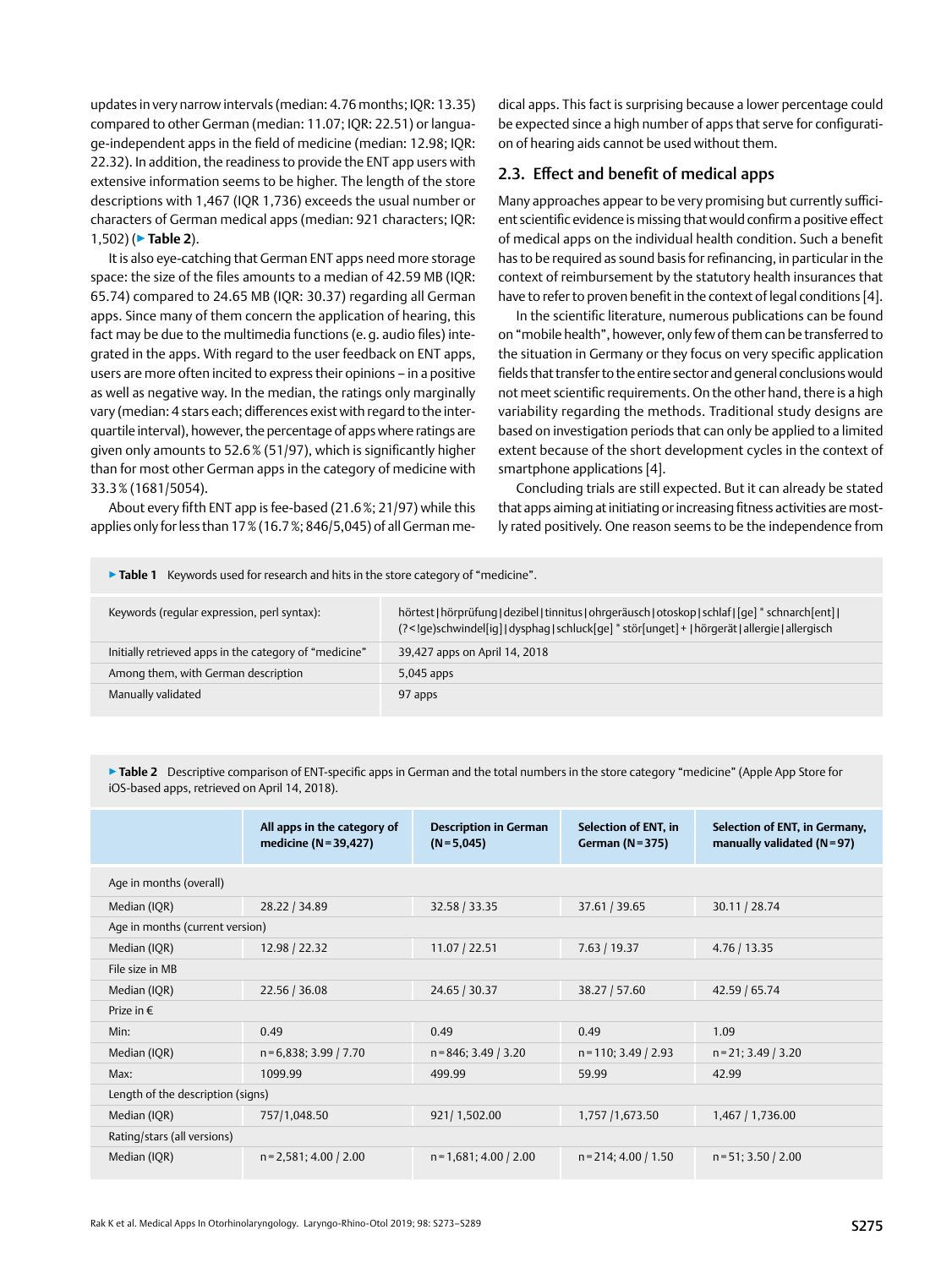<span id="page-3-0"></span>

regarding areas of otorhinolaryngology (Apple App Store for iOSbased apps, retrieved on April 14, 2018).

group pressure that facilitates the start for certain target groups. However, the adherence to such programs is questioned [5]. Many apps provide a reminder function and in particular those that incite their use in a playful way, give individual feedback on the progress, or allow competition with friends and like-minded people in a limited context, are rated as very positive. Hereby it is important that they do not make the users feel bad in cases of failure [6]. In this way it is possible to improve participation in healthcare processes for which apps are considered a chance, and patients can contribute themselves to improve their health by using their smartphones [7].

#### 2.4. Apps as medical devices

Comparable to tongue spatulas or otoscopes, medical apps may be considered as medical device. This circumstance is important especially for professional users if damage or any other harm occurs that may be due to the use of the app. The user must not have the impression that the app in front of his/her eyes is a medical device – even if it may be applied for medical purposes. Often, it is not obvious, what the use of an app is and the users have to decide where and how they use the app. This aspect is completely different for medical devices. Throughout the course of the product development, the app developer defines if the product is a medical device, for example by assigning a medical purpose to an app in accordance to the medical device regulation [8]. This mainly means that the developers stipulate a purpose for their apps in the fields of diagnostics, therapy, or prevention (corresponding to § 3 of the German *Medizinproduktegesetz* (Medical Device Law)). This decision has far-reaching and cost-intensive consequences because the developers have to work their way through a more or less extensive process until the product achieves the conformity approval. This final step confirms that the "general requirements" of the according EU directive (Medical Device Directive, MDD [9]) are fulfilled. Only after this declaration of

conformity, the CE label may be added and the product can be introduced into the market and sold to third parties. Depending on the risk class of the medical device (I, Im, Is, IIa, IIb, and III), the so-called "Notified Body" has to be contacted so that for example the validity of measurement functions of the app (as of risk class Im) may be certified. Apps representing a medical product have to meet the basic requirements of documentation, software development, tests, validation, usability, risk management, and version management in accordance to the applicable laws. Developers of apps that are no medical devices do not have any obligation in this context. For more details, the authors indicate the CHARISMHA trial and further literature [10,11]. It is well understandable that numerous developers decide against the category of medical product for their app because of the intensive efforts that have to be undertaken. An even higher number of developers are probably not even aware of the problems because they come from other areas of software development. The consequences for the users, in particular professional ones, however, are far-reaching.

#### 2.5. Liability prevention

Based to the German Civil Code, the physicians owe to their patients a treatment that is accepted according to the generally applied medical standard unless other agreements have been made. Accordingly, compensation claims may be pursued if the physician applies unsuitable instruments or methods that cause harm. Because of the only poorly standardized development practice and the lack of state supervision, apps bear an increased liability risk for the users and not for the developers [12]. The developer cannot be obligatorily held responsible. It becomes particularly difficult when they have not assigned a medical purpose to the app (see above) and this app has been applied in a medical context. But even if the app is considered as medical product according to the medical products law, it still depends on the intended application by the user. It turns out to be problematic when the app was applied apart from its intended use leading to harm for the patient. Generally, the developer will decline any responsibility. In the sense of liability prevention, physicians should be well informed about the app before introducing and applying it with the patient. This aspect includes the intended use, functionality, application scope, risk potential etc. [12]. It is strongly recommended to thoroughly go through the contents of the app description and the instructions for use (in particular for medical products). Furthermore, the app should be tested previously by performing test calculations, test measurements, and comparisons with standard methods in order to check the plausibility and to get an impression about the validity of the app [12]. Additionally, possible or at least probable user errors should be anticipated and their consequences on the application of the app should be considered. Finally, the app has to convince the user regarding its suitability – in cases of inconsistencies, the decision has to be made against the use of the app in order to act in a liability preventive way.

#### 2.6. "Good" medical apps

The percentage of apps to which the developer has assigned an intended medical use, i.e. that have to be considered as medical products, and that are found in the app store as such is rather low. For apps in the German Apple App Store provided with German descriptions under the category of "Medicine", "Healthcare", and "Fitness",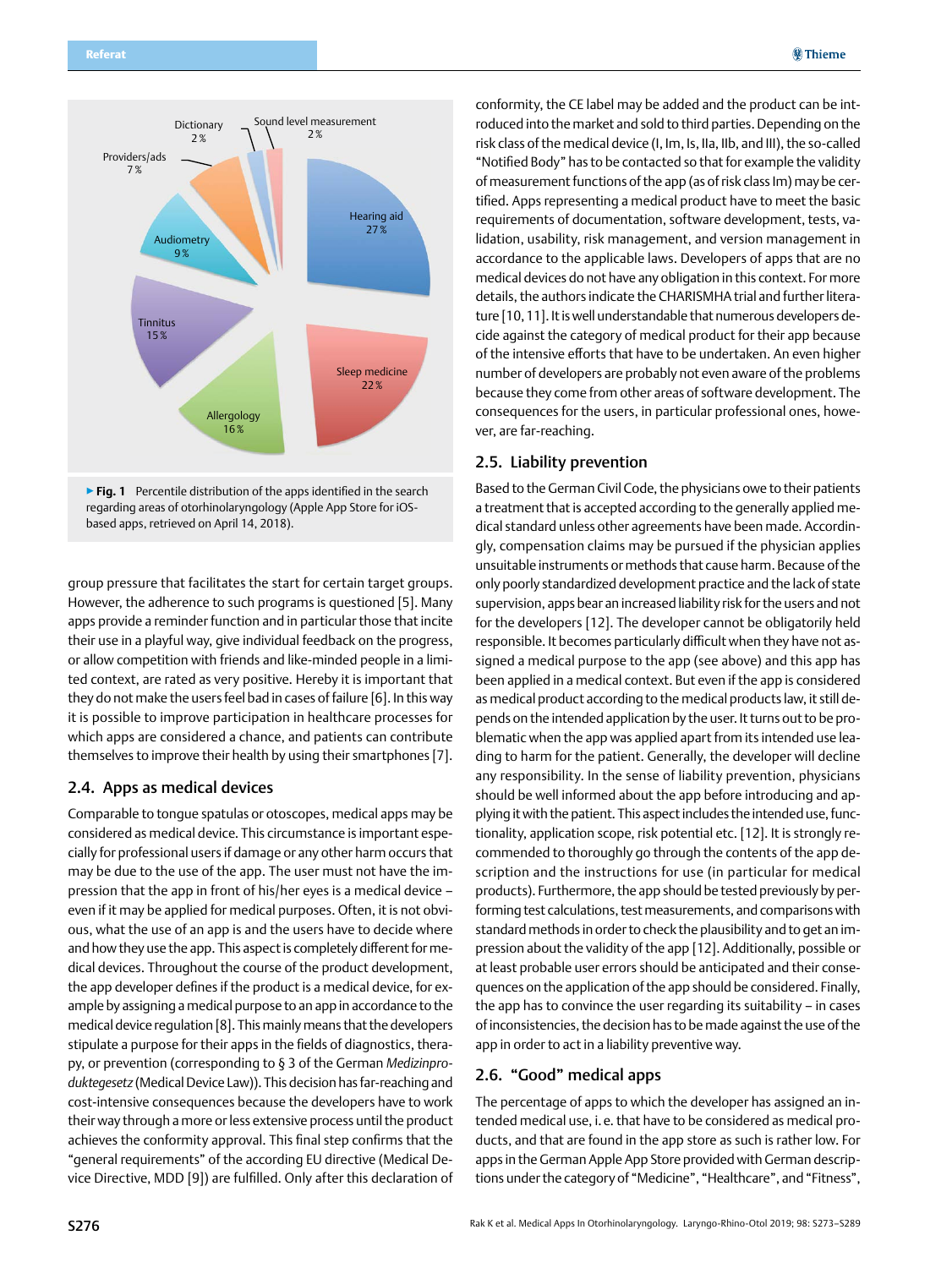<span id="page-4-0"></span>a recent investigation could identify such a hint in the description in only 34 out of 8,767 apps [2]. For other "quality labels", the result was even poorer with 5 of 8,767 apps although 13 initiatives could be revealed that provide quality seals so that the spectrum may be considered as good. The CE marking is no quality label in the proper sense but it is obligatorily required for medical products. The low number of apps certified with this marking indicates that no security regarding the quality is given for the users in the majority of the apps. Only one single medical app in the ENT context with therapeutic approach ("Tinnitracks") meets those legal requirements ("CE marking"). It is offered by numerous statutory health insurances. Only after diagnostics it may be prescribed by the treating ENT specialist. In this constellation, the interaction of all contributing parties within the healthcare system seems to lead to an appropriate use of the app. Other apps of the same developer will or shall follow in a similar setting in cooperation with the statutory health insurances, e.g. an app for screening of the hearing ability or one in the context of tinnitus counseling [13].

For users it is very difficult to identify high-quality apps. Generally, the question is what makes a "good", "high-quality" app. The user has the impression of "good" app when the experience at any time is to work with a thoroughly developed application. Subjectively, this aspect becomes already apparent when individual parameters are retrieved at the time of first use and when those parameters serve as calculation basis throughout the further course so that values or recommendations computed by the app appear comprehensible as well as appropriate for the individual user. The application should be intuitive and each feature should be plausible or at least become available by well accessible and clear explanations. Especially a flexible reaction of the app on changes, for example when the user leaves the ideal setting for application and the app itself indicates it and gives recommendations on how to react on this modified situation, reveals a good design, realistic testing, and careful transfer of test results to the development of updates. In this way, well-designed apps exclude – as far as possible – jeopardizing the user's health. Thus a "good app" may meet its purpose in a complete, efficient, and reliable way and satisfy the users and ideally even surpass their expectations.

If risks can be preventively excluded, they may also be disregarded. "Bad" apps show sequelae of insufficient thoroughness in their development that in the worst case may even endanger the users; at least they lead to frustration. If an app that is supposed to be applied as part of a therapy is "bad" or at least tends in this direction instead of revealing the characteristics of a "good" app, a low adherence has to be expected. Because of the confusingly wide range of apps and the lack of transparency about their quality, the calls of users – in our case patients – but also politics of professional and consumer associations become louder with regard to establishing supervisory authorities that perform competent checkups and evaluation without conflicts of interests. Validation by government authorities is only performed in narrow frames and concerns only a very low percentage of all apps. Test facilities and certification units recognize the high potential in the insecurity about the quality of apps and offer certifications, however, the test procedures are not transparent so that it is not obvious if generally applicable test quality criteria are met and "certified" apps fulfill all quality criteria.

## 2.7. Challenges

Apps offered in the medical context sometimes reveal an inacceptable lack of quality. On the one hand, the overestimation of the technical possibilities of smartphones is characteristic, for example smartphone-based melanoma screening. Hereby a good idea was implemented in a technology that was still unsuitable [14]. On the other hand, also companies from non-healthcare areas see opportunities to enter this market via apps in the healthcare context, however, because of missing experience and expertise regarding the specific approaches, they neglect customary standards and even statutory regulations. Having a look on all this from a perspective that is less determined by doubts and anxieties, the particularity of the situation becomes apparent: beside the nearly complete availability of the suitable technology, at least in the exactly specified frame, the market of mobile health applications is characterized by a pioneering spirit that provides our healthcare system with many options and a basis for new approaches. In order to experience sustainable success, companies are highly interested in developing high-quality and sophisticated products. Developers have to be incited and sensitized for the necessary thoroughness in the medical sector and the essential observation and further developing "best practice" methods, and ideally be supported.

## 2.8. Participation in change

As it could be seen at the occasion of the last 2 German Congresses of Physicians, the awareness for the necessity of Digitalization in medicine – and the own contribution – has increased also in the medical profession. In professional organizations, associations, and societies more and more workgroups and task forces are implemented that deal with questions on digitalization and a possible active participation in the development concerning healthcare. Depending on the contributing individuals, the participation varies enormously and also the status of the development is rather different. Some societies for example take care of the issuance of quality markings in the app context. The German Society for Internal Medicine (DGIM) actively supports the development of a tool (SARASA) that is supposed to serve as formal filter of apps that are listed in the stores of large mobile platforms [3].

Efforts may also be considered as helpful to standardize quality criteria on an interdisciplinary level. They include criteria for identification of suitable apps and for their evaluation that have to be defined jointly which have then to be communicated to all involved parties (users as well as providers and developers) [15]. This aspect further ensures transparency. In this way, the preconditions and evaluation parameters that are set by healthcare professionals for the use of an app are obvious for providers and developers. This may be the basis for a quality-assured development in the lifespan of an app [15]. A congruence between the different societies may certainly be achieved on basic aspects such as ethical harmlessness, validity, risk appropriateness, transparency, functionality, and usefulness as well as rather technical features such as for example technical appropriateness, usability, efficiency of resources, and safety issues. The aim is that the single societies are not responsible themselves for the technical testing of the products, which is difficult for them to conduct, but the necessary processes for valid evaluation are coordinated so that they may be performed by suitable partners. Individual (discipline-specific) requirements or focuses of the single societies and professional associations, however, are not concerned by this in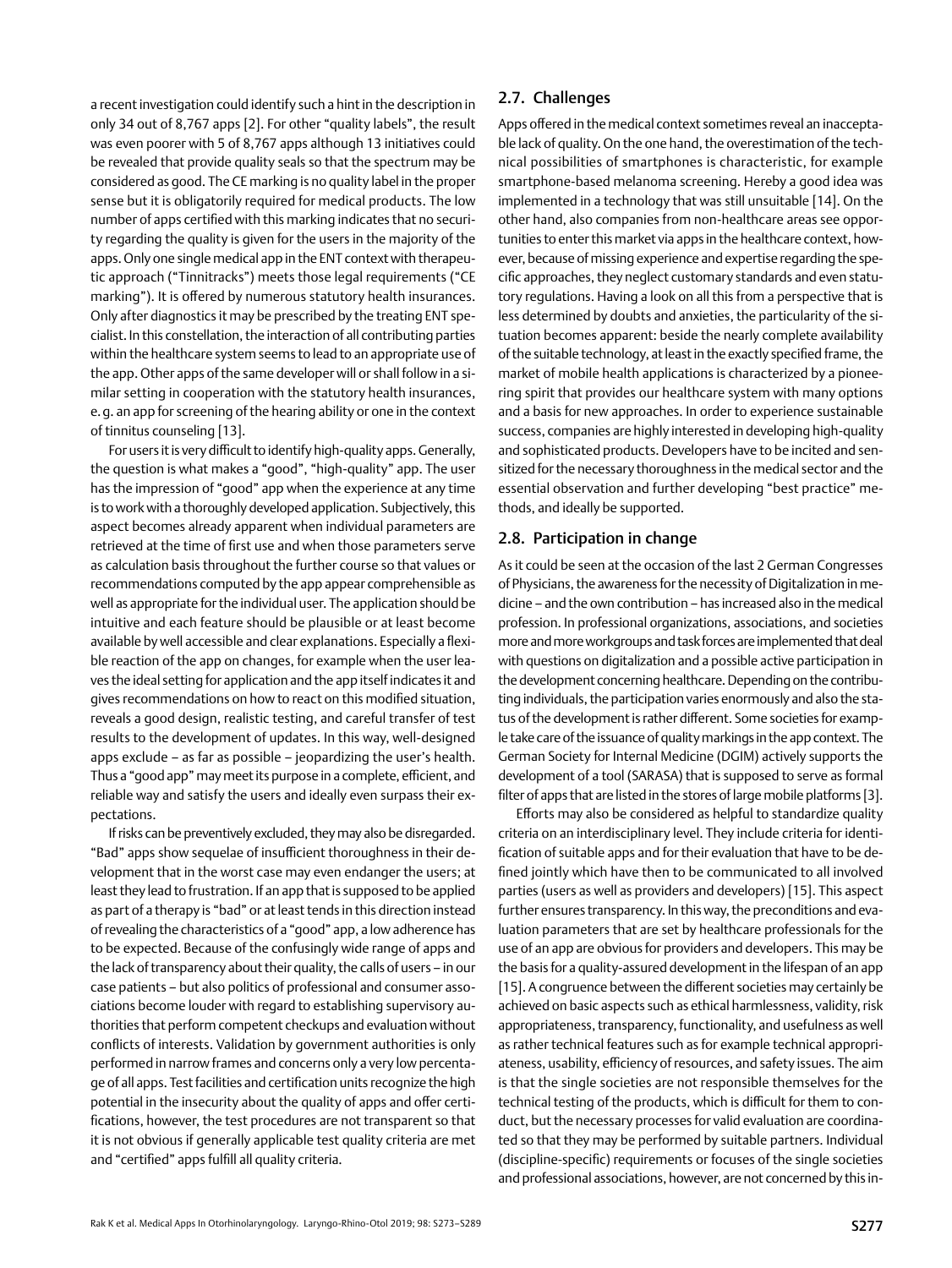<span id="page-5-0"></span>terdisciplinary coordination [15]; moreover it is the aspect that all stakeholders in this field may contribute to the quality management and that appropriate tools are available.

### 2.9. Conclusion

Mobile health is a patient-near technology especially for patients who are interested in this field – and their number is increasing. It opens comparably simple options to perform diagnostics in typical situations, to control therapy in narrow intervals, and thus to avoid unnecessary pathways. The same may be aimed at in the field of otorhinolaryngology. For a high adherence, not only the accuracy and a – from a medical point of view – thorough and complete implementation of the features are essential. In this context, high quality also means that the barrier of the patient is kept low by an intuitive and flexibly reacting operating concept. A clear scientific proof for the benefit of applying smartphone apps in the medical context is currently not available. Overall, this may be due to the difficult applicability of established methods in this rapidly developing field.

The implementation of healthcare apps often lacks of the observation of quality criteria so that in this context a call is launched to healthcare professionals to actively contribute to the app development for our patients' benefit and well-being. Unfortunately, there is no supervisory authority for standardized evaluation for the large spectrum of apps. The declaration of an app as medical product by the company is a possible option that provides (at least some more) security, however, this way is only pursued by the minority of developing companies. If we as physicians want to count on mobile health, we imperatively have to deal also with liability questions, and so a deep knowledge of the used apps is essential. Based on medical users who implement this technology after thorough training and thus contribute themselves to the quality of mobile health, and based on quality criteria established interdisciplinarily by professional associations and societies, and the observation of these criteria by developers, mobile health represents a benefit for all parties and an easing of the solidary healthcare system. Furthermore it would strengthen the patients' awareness of healthcare issues.

## 3. Research of the Literature On "Apps in Otorhinolaryngology"

In order to evaluate the scientific discussion around the topic of "apps in otorhinolaryngology" a literature research was performed in the text-based English meta-database Pubmed (https://www.ncbi.nlm. nih.gov/pubmed) at the end of March 2018. For this purpose, the keywords of "app", "mobile app", and "mobile device" were combined with different ENT-specific terms.

#### 3.1. Evaluation of the literature research

A total of 71 publications could be identified, among them 1 study was published in 2013, 5 studies in 2014, 11 studies in 2015, 19 studies in 2016, and 27 in 2017. From January to March 2018, already 8 studies have been published. The identified publication could be assigned to 14 categories of the ENT spectrum. ▶**Fig. 2** displays an overview of these 14 categories and their percentage distribution (A) as well as the number of trials per year (B). In the following, the single categories with the according studies are described.



▶**Fig. 2 a** Classification of the studies on medical apps to the areas of otorhinolaryngology and their percentile distribution. **b** Assignment of the studies to the year of publication.

#### 3.1.1. Studies on apps for audiometry

Eleven studies were found on the topic of "apps for audiometry" [16– 26]. They mostly evaluated apps comparing the audiometric function of the smartphone with usually performed tone audiometric tests [16–22,24–26]. Only one publication mentioned an app for a speech audiometric test [23]. Some articles described deviations of 10dB [26] up to 25dB [17] regarding the accuracy of audiological examinations performed by means of the smartphone. However, the smartphone was sometimes used in the free field so that the accuracy was limited [17]. Other authors reported a high accuracy of smartphone apps [16, 20], especially when earphones were used [22]. A professional setting for the application of the user software reached a higher degree of accuracy compared to a setting selected by the user [16,20]. The publication that evaluated speech understanding revealed a high consistency of the speech understanding values (r=0.89) comparing measurements with the smartphone and audiometric examinations [23]. Two studies investigated different audiometric apps with regard to the evaluation of hearing disorder in older patients [17,18] and the possible detection of sudden hearing loss [20]. Despite the high correlation of the measured values with those of certified devices, the conclusion was drawn that a clinical decision with regard to therapy should still be based on reliable and verified clinical parameters. A review article on "apps for audiometry" from 2016 identified 30 apps with audiometric function,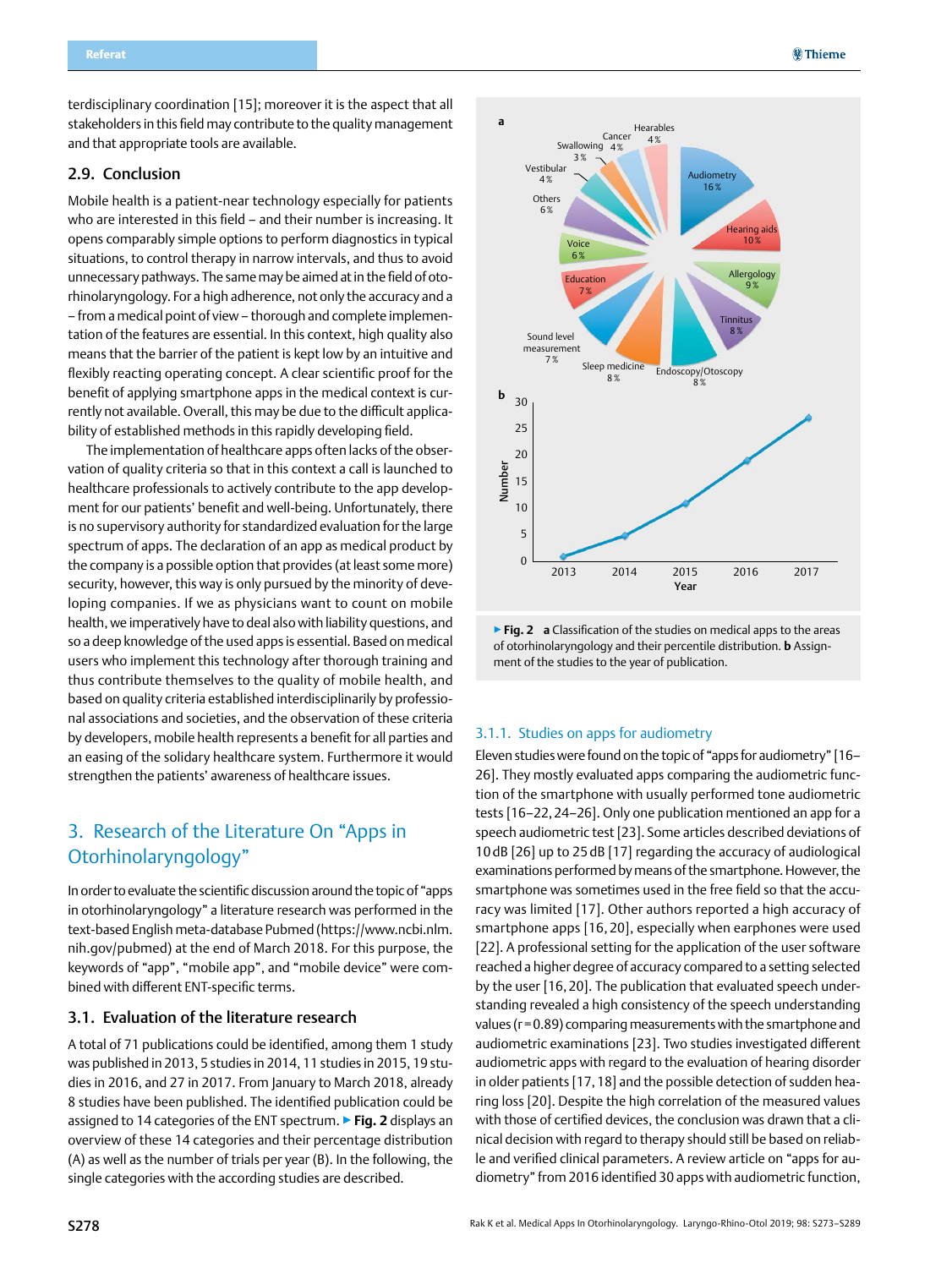but only 6 had been previously tested in trials. The authors came to the conclusion that this type of app may be a good assistive tool, but because of non-existing or varying study results and sometimes incorrect function still only clinically tested and certified devices should be applied for diagnostics [27].

#### 3.1.2. Studies on apps for sound level measurement

Five authors investigated the measurement of sound levels by means of apps installed in smartphones [28–32]. In one publication, also the use of an Apple iPod was described [32]. In the different studies, the accuracy of the measurements was rated with "satisfactory" [13,14] down to "significant deviations" [15, 16]. One publication could show that the additional use of a microphone leads to a higher measurement accuracy [30]. Compared to other devices, the iPod was also suitable to measure the average sound level during the day. However, the results of conventional measurements of the sound level were more accurate [32].

### 3.1.3. Studies on apps with regard to the complex of education

In this category, 5 studies could be identified focusing on different aspects [33–37]. Two publications dealt with apps aiming at the improvement of teaching for ENT residents. One app had been developed to share specific contents with other users and to ask questions to them [34]. This app was mostly used by young staff members spending their internship in ENT departments. After one year, the participants showed a better teaching status compared to the beginning, but the paper did not make a comparison to a control group. Again without control group, another trial investigated the use of a quiz app with figures of different pathologies of the tympanic membrane [37]. After implementation of the app, a better understanding of tympanic pathologies was described compared to the situation before using the quiz app. Another article was based on a survey of US American otolaryngologists asking for the need of a homepage and/or app optimized for smartphones with regard to information and literature research. Based on these data, a website was created that shall be available also as app in the near future [33]. One publication evaluated the use of smartphones for healthcare information referring to the application of hearing protectors for farm workers [35]. A superiority of the app-based information and training could not be found compared to the classic personal training. A summary about the use of apps in the category of "hearing" including previous years up to 2015, can be found in a review article published this year [36]. It describes apps for healthcare providers as well as those intended for patients.

#### 3.1.4. Studies on apps referring to tinnitus

In this category, a total of 6 publications were found [38–43]. On one hand, apps have been evaluated that may be applied for tinnitus retraining therapy. The use of those apps had a positive effect because the burden caused by the tinnitus could be reduced [39,43]. On the other hand, apps have been investigated that assess the presence as well as the stress caused by tinnitus. Regarding the longitudinal description of symptoms, the apps proved to be well-applicable [41]. The use of the app also improved the coping strategy in the context of tinnitus [38]. Other articles examined if tinnitus pitch masking may be simplified and improved by using apps, which could actually be confirmed by these studies [40,43]. Another publication investigated if the recruiting of tinnitus patients for participation in studies may be performed via apps. This was generally possible but the classic recruiting strategies achieved more homogenous patient cohorts [42].

## 3.1.5. Studies on apps regarding "endoscopic" and "otoscopic" imaging

Because of the meanwhile highly sophisticated smartphones cameras, they may be used as substitution or addition to classic endoscopy. For this purpose, however, always a special adapter to be fixed to the usual endoscope or otoscope has to be applied. A total of 5 studies could be identified that described the use of smartphones for imaging in otorhinolaryngology [44–48]. Two papers compared the quality of the images with classic procedures. In both studies, a high quality of the app-based imaging could be revealed which fosters the use of smartphones for endoscopic examinations in clinical routine [47,48]. Another publication described the possible application of the devices by non-experts, e.g. parents, for telemedical findings [45]. However, a clearly lower significance was found for the images made by non-professional compared to professional users [46]. Another publication contains data on the development of smartphoneassisted imaging. It also gives an overview of the systems available on the market [44].

#### 3.1.6. Studies on apps regarding sleep medicine

In this category, a total of 6 articles could be identified [49–54]. A pilot study could show the effective measurement of snoring and other symptoms of obstructive sleep apnea by means of an app used during the sleep-medical examination. The application at home, however, was described as problematic, because it may be associated with significant disturbing factors [51]. Another article investigated if the sleep duration can be improved by applying a training and monitoring app, which was possible in some subjects [55]. The improvement of the obstructive sleep apnea syndrome (OSAS) by app-controlled weight reduction was also examined. The app users achieved a weight loss; however, it had no impact on the OSAS [50]. The four review articles on apps regarding "sleep and snoring" [49,52–54] criticized the intransparent management of the assessed data in addition to the fact that often no scientifically confirmed evidence was mentioned or found referring to the analyses and statements of the apps.

#### 3.1.7. Studies on apps regarding the voice

Four publications elaborated apps for the category of voice [56–59]. Two of them showed that a multidimensional voice profile can be created by means of such an app. The authors came to the conclusion that the apps may provide results comparable to conventional devices and may be well implemented in a clinical setup [56,58]. Another study could show that the quality of microphone recordings with smartphones can be compared to those of microphones that are usually applied in studies on the voice quality [59]. Another trial assessed if the voice quality of students who had to give a presentation can be measured and controlled with such an app. At the time of publication, the study had not been completed but first results showed that the app may be applied successfully to assess the voice quality [57]

#### 3.1.8. Studies on apps regarding balance

Three articles could be found on this topic [60–62]. One study rated an app that may assess and evaluate Unterberger stepping test [62].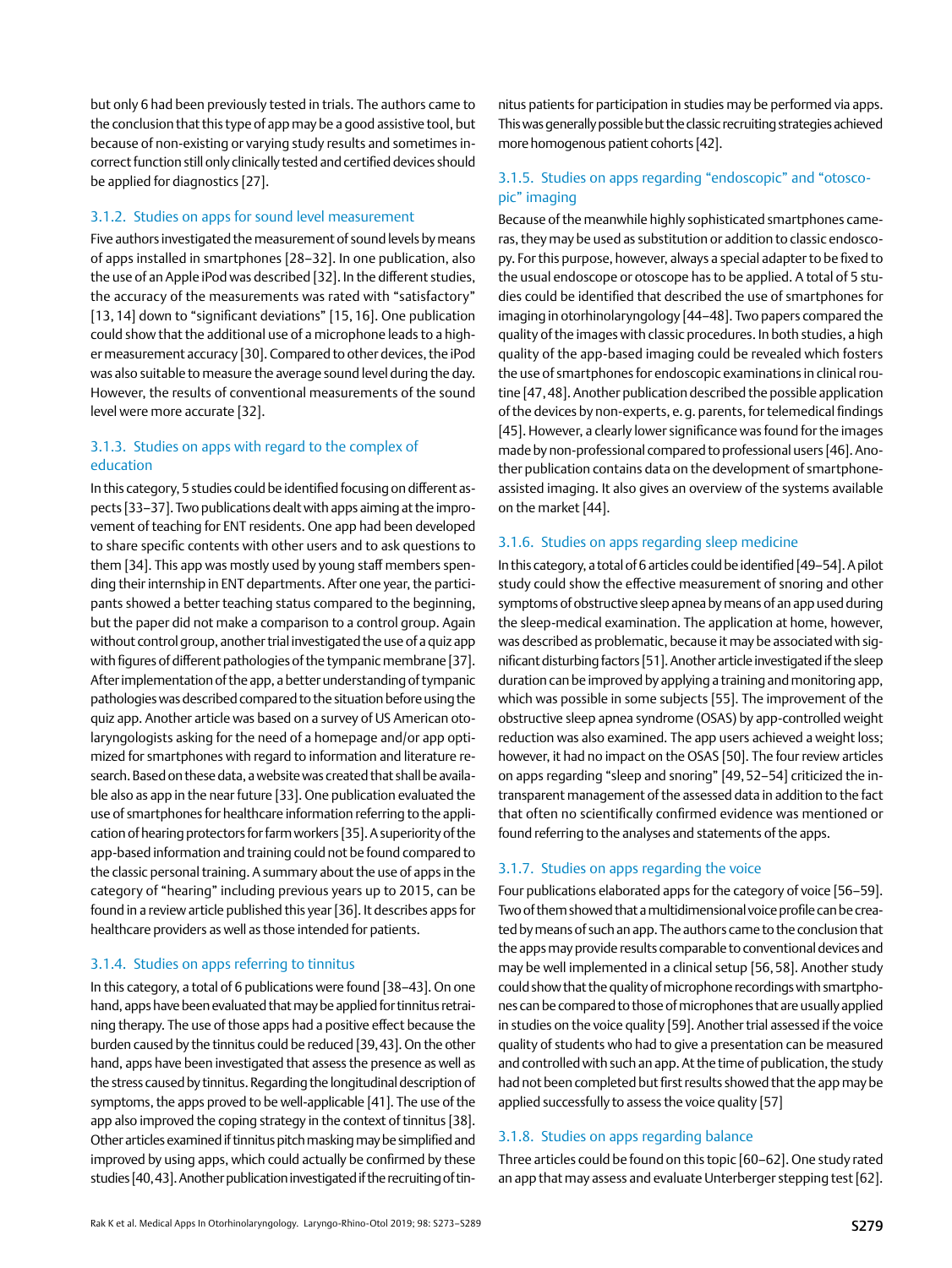The smartphone held by the subject was able to measure the angular deviation as exactly as it is recommended for clinical routine. Another app is considered as positive that measures the visual vertical line in pediatric patients [60]. Another publication deals with the repositioning maneuver in cases of positional vertigo. The authors drew the conclusion that the respective app may be helpful in the learning process of performing those maneuvers [61].

#### 3.1.9. Studies on apps regarding swallowing

Two studies describe the development [63] and the verification [64] of apps aiming at reducing dysphagia after tumor therapy. In the 1st article, important functions of an app for therapy of dysphagia were identified that were based on structured interviews with the affected individuals [63]. They contained biofeedback, a clear description of the pathologies, and instructions for exercises. The second publication showed that the use of an app for therapy support in the context of dysphagia is rated very positively which could be confirmed by a positive data logging [64].

#### 3.1.10. Studies on apps regarding hearing aids

A total of 7 publications were found on this topic [65–71]. Five studies investigated if the microphone technology of the smartphone may be used to improve speech understanding [69,70]. Two trials examined the use of specific apps with noise suppression algorithms to improve speech understanding [68,71]. All these studies revealed an improvement of the speech understanding in the experiment, in some of them this effect could be confirmed in test subjects. However, it was not described if these technologies have already been included in current hearing aids. In another study, the impact of the implementation of new technologies concerning hearing aids and smartphones on the relationship between the treating physician and the patient was evaluated [67]. For this purpose, cases were established and structured interviews were made with physicians and patients. The implementation of new technologies may have a positive impact on the relationship. Furthermore, an article was published describing the theoretical basis for a future study. Here, the patients' acceptance of new mobile technologies in hearing aids shall be investigated systematically. Up to now, only criteria for the literature research as well as inclusion and exclusion criteria have been defined and published [66]. Unfortunately, no further data or results were available at the time of manuscript submission.

#### 3.1.11. Studies on apps regarding head and neck cancer

Three studies dealing with apps in teh context of head and neck cancer could be retrieved [72–74]. In one article, a patient cohort that also included head and neck cancer patients was asked by means of a questionnaire if they could imagine that cancer therapy and also the quality of life could be monitored and probably even controlled by an app [72]. According to the evaluation, predominantly younger patients considered it useful to implement data via an app and to benefit from processing. Critical aspects, however, were mentioned with regard to data security and the complex user interface. In another trial, an app was used that is supposed to monitor the individual quality of life of head and neck cancer patients and to improve it by giving specific recommendations [74]. According to the authors, the participants of the study were satisfied with the product. Thus, the app will be further improved in order to achieve a sustainable increase of the quality of life. The early detection of head and neck cancer as well as its improvement by means of an app were discussed in another study [73]. In this app, a questionnaire is filled out regarding risk factors for the development of head and neck cancer, such as for example noxae or unprotected oral sex. The app also allows including images of the affected mucosa and to have them assessed by experienced physicians. It has been tested for high-risk patients for developing head and neck tumors. The specificity and the sensitivity were not as high as by the evaluation of the clinical history and the direct examination. However, the authors are convinced that such an app may be helpful to early detect head and neck malignancies.

#### 3.1.12. Studies on apps regarding allergology

In this context, a total of 6 articles could be identified [75–80]. One publication described the theoretical basis and the possible development of an app in the field of allergic rhinitis [79]. Affected individuals can perform a screening procedure for detecting allergic rhinitis. For physicians, further tools are available, for example the digital assessment of symptoms via a visual analogue scale. In a position paper to which the german society of Oto-Rhino-Laryngology contributed, the digital assessment of symptoms of allergic rhinitis via app was described as useful [75]. Accordingly, this issue was validated in a follow-up study [76]. Another publication could show that the complaints assessed by means of such an app correlated with the subjects' absence from work which confirms the function and accuracy of the app [78]. By means of this app, the allergic symptoms under medication could be controlled in a patient cohort [77]. A case report described a targeted desensitation in 2 patients with allergic rhinitis who had overlapping sensitization of allergens. The symptoms recorded by the app in daily intervals were correlated with the pollen calendar; then the allergens with the highest sensitivity were assessed and the patients were hyposensitized against them [80].

#### 3.1.13. Studies on apps regarding "hearables"

Hearables are earphones that are equipped with additional functions such as for example wireless connection to a smartphone or sensors for medical monitoring. Three studies could be found in this regard [81–83]. One publication investigated the possibility to measure neuronal auditory evoked potentials in the auditory canal by means of such a system [81] with the objective to improve the adaptation of hearing aids in particular in complex hearing situations. Hearables with several electrodes have been developed that were able to measure reproducible potentials via direct contact with the skin of the auditory canal. According to the authors, the sensitivity depends on the position of the contacts. Two other studies measured physiological parameters such as for example the heart rate, EEG, and speech synchronous respiratory movements, with specifically developed hearables [82,83]. However, very complex signal processing strategies were necessary to identify the signals.

#### 3.1.14. Studies on apps regarding miscellaneous areas

"Miscellaneous areas" summarize fields for which only one trial could be found [84–87]. One of them dealt with an app that allows planning of rhinoplasty [87]. The function of the app and its applicability were evaluated by experienced surgeons and compared to the gold standard, i.e. surgery planning based on imaging. The app facilitated the preoperative planning and the patient information about the surgery could be simplified. Another app contained predefined signs and videos in sign language [84]. One publication gave an overview about 9 apps that may be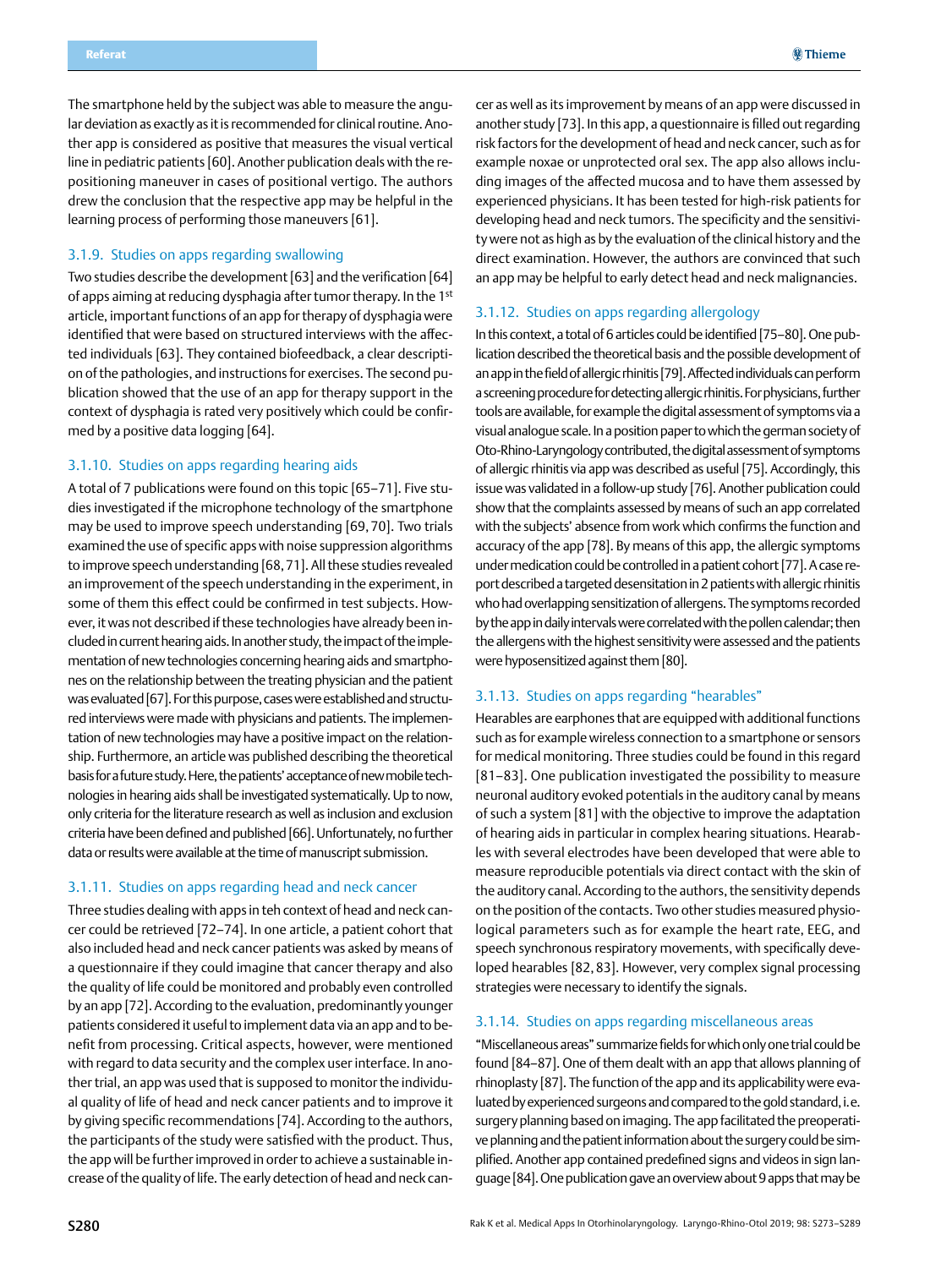<span id="page-8-0"></span>used in the context of gastro-esophageal reflux disease [85]. According to the authors, most of these apps have significant deficiencies with regard to their function and/or user-friendliness. In the context of cochlear implantations, a publication is available describing an app that enables the user to modify the implant setting [86]. First evaluations revealed that the CI users were able to modify the setting of their devices. Even if the individual program created by the user differed significantly from the previous settings, comparable speech understanding could be achieved.

### 3.2. Conclusion

In the context of a literature research, many trials could be found that dealt with apps regarding Oto-Rhino-Laryngology. Since 2013, when the first study on this topic had been published, the number of publications has grown significantly. This makes clear that the discipline of Oto-Rhino-Laryngology works increasingly on this topic also on a scientific level. Most studies, however, were descriptive and/or did not include control groups so that reliable statements on the advantages of app-based approaches can hardly be made. This fact emphasizes the necessity to generate standards how apps may be assessed and evaluated scientifically in the future. Those standards might then be a precondition for further certification in order to use apps in patient care, research, and even administration without legal concerns.

## 4. Survey on "Apps in Oto-Rhino-Laryngology"

The assessment of an app, in particular for the use in clinical routine, is rather complex because standards are not available and many parameters have to be observed. Developers praise their apps without mentioning the risks. Without performing objective and standardized evaluation, the application in healthcare and the use in clinical studies may lead to significant, even legal issues. Thus, apps should be evaluated based on a standardized assessment catalogue. In this way, it would be possible, at least to some extent, to have an objective evaluation if the product might be used in clinical routine. Such a catalogue was published in 2013 entitled "App Synopsis" [88]. The aim was to transparently assess mobile medical apps. The evaluation according to the "App Synopsis" should then be published in the stores as additional description of the available apps [88]. In this context, data have to be provided in the categories of "imprint", "rationale", "functionality", "validity and reliability" as well as "Retrieving information and administration". In addition, there are several subcategories such as for example questions on the developer and sponsoring, but also on data processing and storage [89]. As an example, the authors want to mention the publicly available assessment for the app "iSignIT" based on the "App Synopsis" [84]. Furthermore, also an "App Synopsis for Users" was developed allowing users to evaluate medical apps based on defined criteria [90]. This users' checklist encompasses 39 items that have to be answered with "yes", "no", or "unclear". The questions are categorized into "medical product", "purpose", "functionality", "scientific character", "limitations and limits", "risks", "reliability and contents", "data protection", and "imprint". The possible answers are displayed in the three traffic light colors so that the user is able to already assess the risk of application when ticking the items (red = high risk/green = low risk).

## 4.1. Concept of the survey

In order to give an overview which apps may be used in clinical routine in the field of otorhinolaryngology, an own trial has been initiated at the Department of Oto-Rhino-Laryngology of the University Hospital of Würzburg, Germany. For this purpose, all colleagues of the department were invited at the beginning of May 2018 to evaluate a freely selectable app according to the above-mentioned "App Synopsis for Users". An question, if the app is related to the sub specialization "Ear", "Nose", "Throat", or "Others" were added to the questionnaire. In addition, the question was asked if the app was used in clinics or in research and a short description as free text was requested. An online questionnaire was developed and the access link was sent to the participants via e-mail. The answers were collected until June 30, 2018.

#### 4.2. Overview about the evaluated apps

A total of 33 apps were included. Twenty three apps were tested on the operating system of Apple iOS, and 10 apps on Google Android. Fifteen apps were assigned to the field "Ear", 6 apps to the field "Nose", 10 apps to the field "Others" and 1 app to the field "Throat". The evaluated apps could be summarized in 14 groups. Four apps were examined that allowed a digital forecast of pollen in the field of allergology. Two apps were investigated that provide support for communication in sign language. In the field of neuro-otology, 3 apps were tested that dealt with instructions for diagnostics and/or therapy of balance disorders. Furthermore, 3 apps on hearing tests and 4 on hearing training after cochlear implantation were evaluated as well as a system on sound level measurement by means of a smartphone. Two apps comprised the correct dosage of drugs. Four apps included different dictionary functions for the discipline of otorhinolaryngology and 2 apps contained digital surgery manuals. In addition, one app was found on smoking cessation, two apps were analyzed from the field of sleep medicine with sleep monitoring, one app in the field of phoniatrics/voice, and 2 apps on tinnitus therapy. ▶**Fig. 3** depicts the



▶ Fig. 3 Percentile distribution of ENT-specific apps assessed based on the "App Synopsis for Users".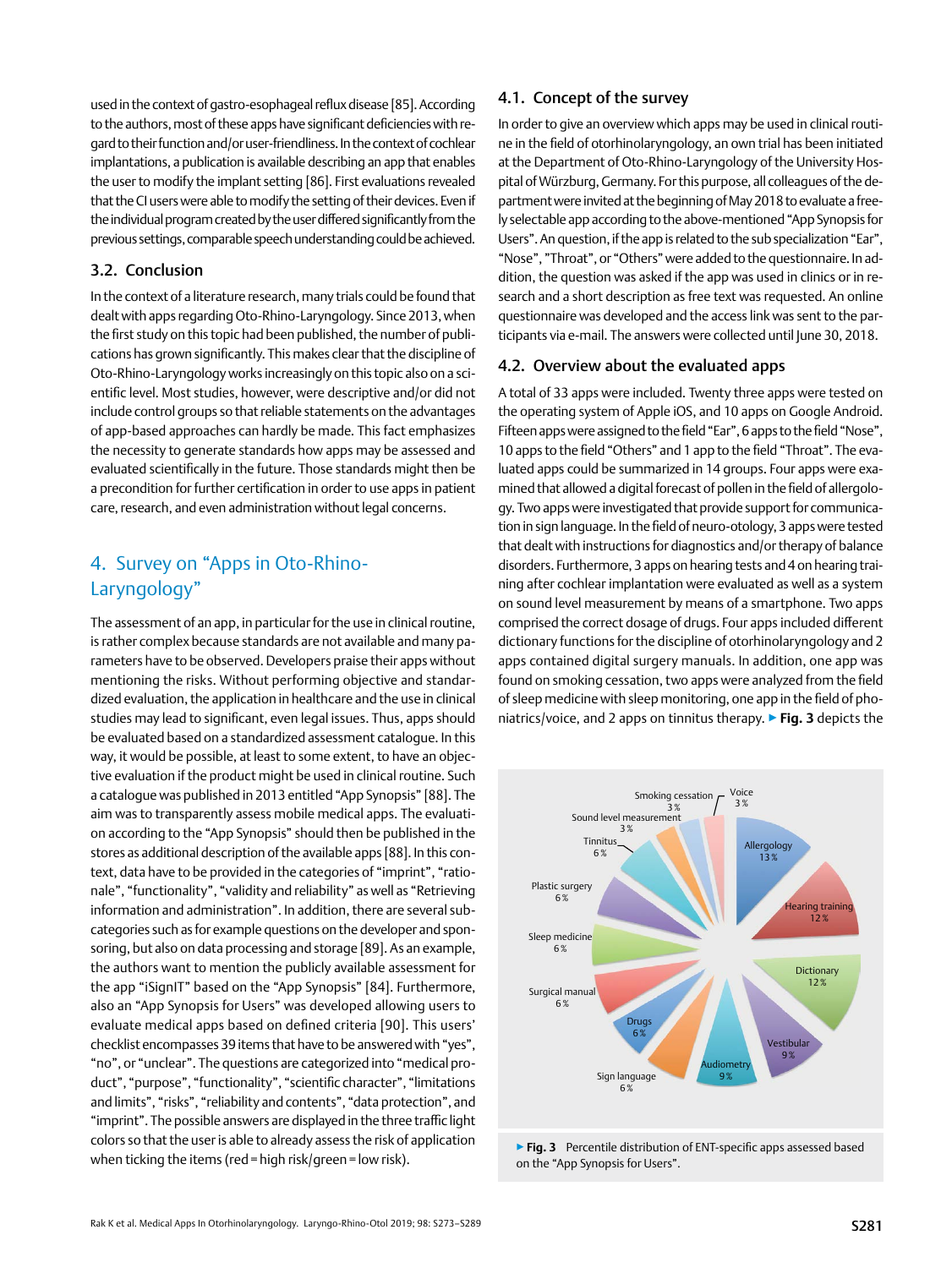<span id="page-9-0"></span>distribution of the single categories, ▶**Table 3** contains a detailed description of the functions of the evaluated apps.

#### 4.3. Evaluation of the questionnaire

The detection of possible risks when using an app was an important factor for the assessment of the survey. Thus, primarily questions and answers were evaluated that led to marking a red field when ticking "No". Already this should serve as a signal for the user that the application software has a clear deficiency in this item. The first question leading to red marking when ticking "No" was "Is the described purpose of the app easy to understand?". In 4 apps, this question was answered negatively. The question "Is the description of the functions and performance features clear and understandable?" was answered with "No" for 3 apps. The question "Does the explanation make clear that the development is based on the current status of science and technology?" was negatively answered in 13 cases. Also the question "Can information be retrieved about the authors of the contents, including their names and qualifications?" was answered with "No" in 13 cases. In 17 cases, "No" was the answer to the question "Are the sources of the contents mentioned and are they reliable?"; the question "Can you use the desired functions of the app even without inserting your personal data? Is the data entry optional?" was answered with "No" in 6 cases. The question "Is there an option to control data collection or data transmission and are you informed about how you may modify the settings?" was answered negatively for 14 apps.

According to the above-mentioned rules, the positive answer to all the questions is associated with high application safety. The evaluation, however, showed that only 4 apps (12%) reached this result. Tolerating one additional "No", which then includes 2 further apps (6%), only 18% of the apps provide sufficient safety for use. The questionnaire contains two other questions that are particularly relevant since their positive answer leads to marking with green, i.e. a recommendation for use. The first one is the question "Is the app a medical product (is it CE certified or FDA approved)?" Only in two cases, this question was answered with "Yes". Also the question "Is the app based on scientific trials, and are they reliable?" was only answered positively in 2 cases. The evaluation revealed that only one of the evaluated apps achieved "Yes" for both questions. Considering the combination of positive and negative questions, it became obvious that none of the evaluated apps received a rating with "Yes" for positive questions and no rating with "No" for negative questions.

#### 4.4. Conclusion

Overall, the assessment of the apps based on the "App Synopsis for Users" revealed that none of the investigated apps can be recommended unlimitedly for use. Unfortunately, the possibilities to certify apps (as medical product or CE marking) are only rarely used in the discipline of otorhinolaryngology, as in other medical fields as well. Often the data on the current status of science and technology are not sufficient, which should, however, be the standard for medical apps. But also the missing transparency with regard to limitations and limits as well as a lack of information on data protection and risks in the context of using the app has been complained. Anyhow, the application of the structured and systematic assessment catalogue on the evaluation of medical apps leads to the fact that such applications may be evaluated with a rather low time effort. In this way,

the user may retrieve the necessary information about the weaknesses as well as the positive aspects of the software. Every user should check after evaluation of the benefit if the benefit of using the app outweighs the risks.

## 5. Development of an App for Training of the Mimic Muscles in Cases of Facial Nerve Palsy

After investigating intensively the apps on the market with regard to otorhinolaryngology, it was the objective to develop a fImpeccable and transparent app for the user in terms of functionality and reliability of the content. Restrictions and limitations as well as risks should be taken into account in the development process. Thus, an application should be developed meeting the criteria of a good and high-quality app (chapter 3). This includes all legal requirements concerning data processing and storage; furthermore, the essential aspects of certification as a medical product should be included.

### 5.1. Conception

In the conceptual design, several topics and forms of implementation were initially taken into consideration. Of course, the app should be innovative, realizable with manageable efforts, easy to use, and clinically useful. Generally it is important in the development process to clarify whether a native, hybrid, or web-based app architecture should be chosen. In this context, an app is said to be native when it is produced for a specific operating system of the particular mobile device with a corresponding programming language and development environment. In contrast, a web-based app is a website that is optimized for being displayed on mobile devices, but can also be equipped with complex functionalities. The main advantages of this approach are the relatively fast and cost-efficient implementation as well as the platform independence. Thus, web-based apps can easily made available e.g. for iOS as well as Android devices, ultimately without having to take the "detour" via the Apple AppStore or Google Play Store for distribution. Disadvantages of web-based applications are the sometimes significantly limited usages of hardand software of the devices, such as e. q. camera, microphone, location services and security features. Furthermore, the user is usually dependent on an internet connection. Similar to websites, hybrid apps are based on simple scripting languages (HTML, CSS, and JavaScript) and are implemented through a respective framework as a kind of container in a specific mobile architecture (e.g. iOS or Android). Externally, a hybrid app appears like a native app, is able to access many hard- and software features of the devices and can be used offline. However, among other aspects, the low performance is a disadvantage.

#### 5.2. Selection of the topic

Since the website of the ENT Department of the University Hospital of Würzburg is already designed for optimum display on desktop computers, tablet PCs and smartphones, the idea of developing a (hybrid) app for external presentation of the clinic was rejected. A clinical topic emerged as a suitable task for a new app: we decided to focus on specific instructions for targeted training of the mimic muscles for patients suffering from facial nerve palsy. In the clinical context, the need for optimization became obvious. Facial training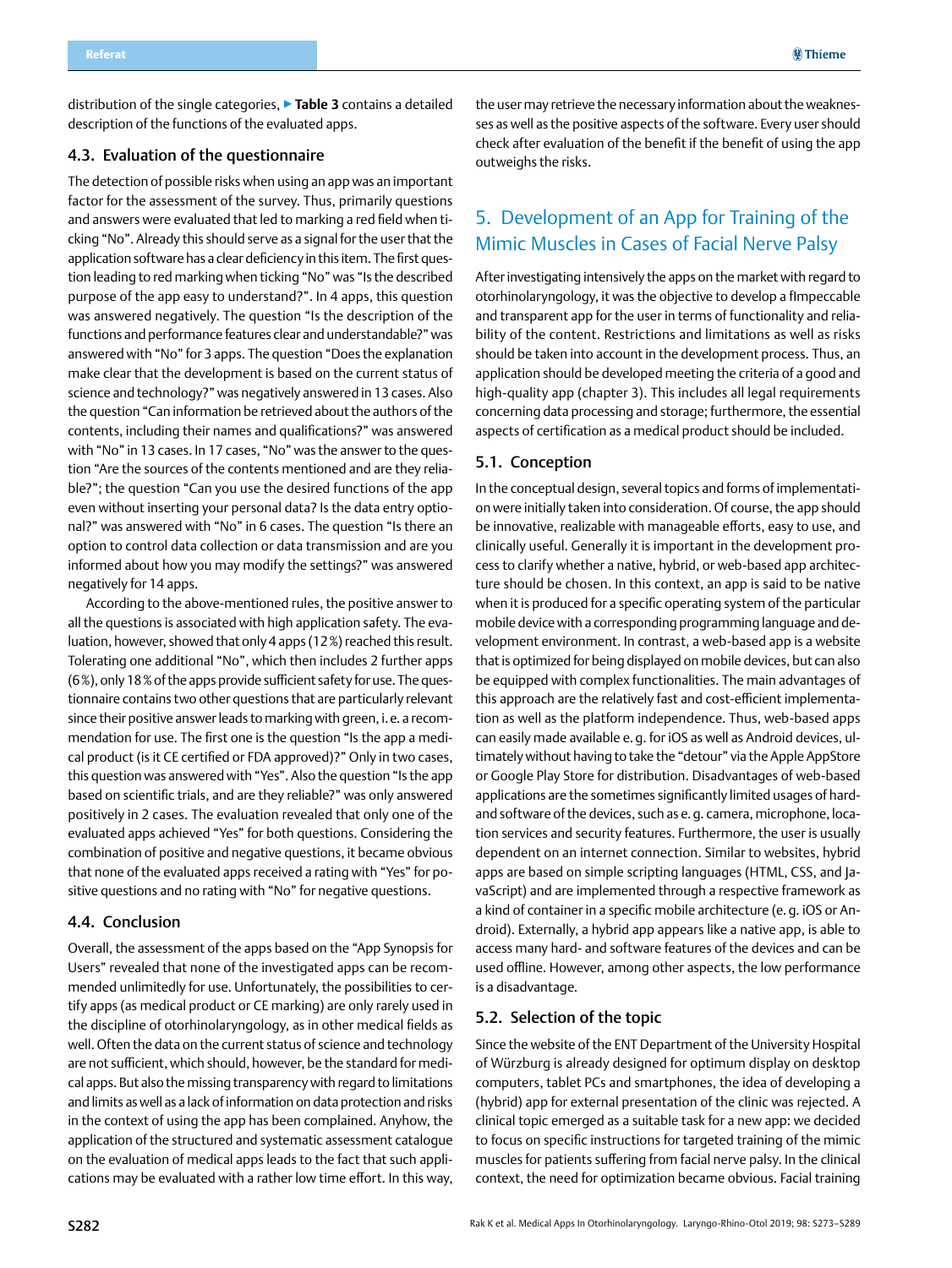## ▶**Table 3** List of all app functions mentioned in the survey.

| Area (in<br>alphabetical<br>order) | Short description of the apps                                                                                                                                                                                                                                                                                                                                                                                                                                                                                                                                                                                                  |
|------------------------------------|--------------------------------------------------------------------------------------------------------------------------------------------------------------------------------------------------------------------------------------------------------------------------------------------------------------------------------------------------------------------------------------------------------------------------------------------------------------------------------------------------------------------------------------------------------------------------------------------------------------------------------|
| Allergology                        | App to identify the daily pollen forecast with therapy recommendations. Spatial distribution is possible.                                                                                                                                                                                                                                                                                                                                                                                                                                                                                                                      |
|                                    | App to depict the pollen flight in a certain place (by given the ZIP code). Forecast for 7 days, including allergenic potency for 15                                                                                                                                                                                                                                                                                                                                                                                                                                                                                           |
|                                    | frequent allergens.<br>App for pollen forecast. Inclusion of own locations and plants is possible, individualized warning messages, information on allergy-                                                                                                                                                                                                                                                                                                                                                                                                                                                                    |
|                                    | triggering plants.                                                                                                                                                                                                                                                                                                                                                                                                                                                                                                                                                                                                             |
|                                    | App provides local pollen forecast. Day, location, and type of pollen may be set. Current warnings and manifestation of the pollen flight.                                                                                                                                                                                                                                                                                                                                                                                                                                                                                     |
| Sign language                      | Single signings may be selected and are displayed in a short video clip.                                                                                                                                                                                                                                                                                                                                                                                                                                                                                                                                                       |
|                                    | Dictionary of the German sign language for iPhone with more than 19,000 items and video clips. For targeted learning, lists may be<br>created and played in a test mode with elimination of the subtitles.                                                                                                                                                                                                                                                                                                                                                                                                                     |
| Balance                            | App with training instructions and video clips for patients for therapy of vertigo complaints.                                                                                                                                                                                                                                                                                                                                                                                                                                                                                                                                 |
|                                    | App for depiction of the activity of the semicircular canals when moving the head; normal and pathological findings, demonstration of<br>the vestibular-ocular reflex (VOR).                                                                                                                                                                                                                                                                                                                                                                                                                                                   |
|                                    | App for monitoring for patients with vertigo disorders. Data on symptoms, medical consultations, and drug intake are stored.                                                                                                                                                                                                                                                                                                                                                                                                                                                                                                   |
| Audiometry                         | The app allows performing separate hearing tests for both ears by earphones (6 min). The results are intended to give an orientation for<br>healthy and hearing-impaired subjects as well as provide health care related preventive information. Combined with another app, the<br>hearing experience for music can be optimized. In addition, further techniques (hearing test with background noise: "test the cocktail<br>party effect"), surveys, recommendations for hearing protection as well as a printout of the tone audiogram are available. The app<br>should support medical consultation regarding hearing aids. |
|                                    | App to perform hearing tests for both ears separately. Graphical display of the results as tone audiogram. Comparison of the results<br>within the age group.                                                                                                                                                                                                                                                                                                                                                                                                                                                                  |
|                                    | App with digital hearing test.                                                                                                                                                                                                                                                                                                                                                                                                                                                                                                                                                                                                 |
| Hearing training                   | Hearing training for CI patients to get used to new hearing impressions and to foster speech understanding.                                                                                                                                                                                                                                                                                                                                                                                                                                                                                                                    |
| after cochlear<br>implantation     | Hearing training with 11 exercises with 10 items each for hearing training after CI implantation. Differentiation and identification of<br>vowels and consonants (3 exercises), differentiation and identification of real words (8 exercises).                                                                                                                                                                                                                                                                                                                                                                                |
|                                    | The app provides a structured training program for CI hearing training on three different difficulty levels (easy, moderate, difficult). The<br>items are classified according to the training literature. The subject has the possibility to listen to a hearing example (flashing<br>loudspeaker icon) and to choose an answer from a fourfold table.                                                                                                                                                                                                                                                                        |
|                                    | App for hearing training after cochlear implantation provided by the manufacturer.                                                                                                                                                                                                                                                                                                                                                                                                                                                                                                                                             |
| Sound level<br>measurement tool    | The app measures the current sound level in dB and indicates consequences for hearing.                                                                                                                                                                                                                                                                                                                                                                                                                                                                                                                                         |
| Drugs                              | App for application recommendations regarding medication during pregnancy and breastfeeding.                                                                                                                                                                                                                                                                                                                                                                                                                                                                                                                                   |
|                                    | Drug dictionary for use in clinical routine.                                                                                                                                                                                                                                                                                                                                                                                                                                                                                                                                                                                   |
| <b>Dictionaries</b>                | The app provides basic anatomical as well as clinical knowledge about organ systems of otorhinolaryngology and their diseases for<br>medical staff. The contents are classified based on different anatomic organs. Further, an overview about typical diagnostic findings (CT<br>scan, audiometry), TNM classification, and ENT-specific anti-infective drugs is given.                                                                                                                                                                                                                                                       |
|                                    | The app provides an overview of all common audiological examinations, their basics, and possible therapies.                                                                                                                                                                                                                                                                                                                                                                                                                                                                                                                    |
|                                    | The app provides the possibility to download literature from a certain publisher.                                                                                                                                                                                                                                                                                                                                                                                                                                                                                                                                              |
|                                    | Visualization of the human anatomy in a 3D picture. Learning of muscle and bone names with size, location, and labelling.                                                                                                                                                                                                                                                                                                                                                                                                                                                                                                      |
| Surgery manual                     | Digital surgery manual for otorhinolaryngology.                                                                                                                                                                                                                                                                                                                                                                                                                                                                                                                                                                                |
|                                    | App-based surgery manual, written by experienced surgeons.                                                                                                                                                                                                                                                                                                                                                                                                                                                                                                                                                                     |
| Plastic surgery                    | App explaining plastic surgeries of the face with descriptions and videos as well as pre- and postoperative pictures. Surgeries such as<br>facelift, blepharoplasty, lid lift, facial implants, rhinoplasty, otoplasty, liposuction of the neck and botox injections are listed.                                                                                                                                                                                                                                                                                                                                               |
|                                    | Additional option to use a simulator for visualization of modifications of the nose or face (e.g. lifting).                                                                                                                                                                                                                                                                                                                                                                                                                                                                                                                    |
|                                    | App with tools so that the user may visualize the result of plastic surgeries. Two options of "zoom" and "reshape" are available. In this<br>way, the results of interventions such as rhinoplasty, liposuction, or plastic face and breast modifications can be simulated. If the user is<br>interested in surgery, he may request professional consultation via the app.                                                                                                                                                                                                                                                     |
| Smoking cessation                  | App with a scoring system for smoking cessation (savings of money, hour counter, health check, target definition).                                                                                                                                                                                                                                                                                                                                                                                                                                                                                                             |
| Sleep medicine                     | App for determination of the depth, duration, and quality of sleep, also depending from physical activity, moon phase, and the heart<br>rate. Possibility of waking up in a time window of 30 min during lightest phase of sleep.                                                                                                                                                                                                                                                                                                                                                                                              |
|                                    | App for assessment of the sleep phases, sleep efficiency, sleep diary, dream diary, sleep phase alarm.                                                                                                                                                                                                                                                                                                                                                                                                                                                                                                                         |
| Voice                              | App for rapid diagnostics and documentation of the voice quality. Two questionnaires with possible selection: questionnaire to assess the<br>vocal self-conception and voice handicap index 12 with printout of the protocol, text example with recording function, sound holding<br>period with "best of 3" in seconds. Additionally, there is a visual analogue scale for documentation of further questions.                                                                                                                                                                                                                |
| Tinnitus                           | The app allows assembling an individual sound plan from an integrated or own music library. The sounds are supposed to attract the<br>individual's attention in order to distract from tinnitus.                                                                                                                                                                                                                                                                                                                                                                                                                               |
|                                    | App offering different sounds for tinnitus therapy.                                                                                                                                                                                                                                                                                                                                                                                                                                                                                                                                                                            |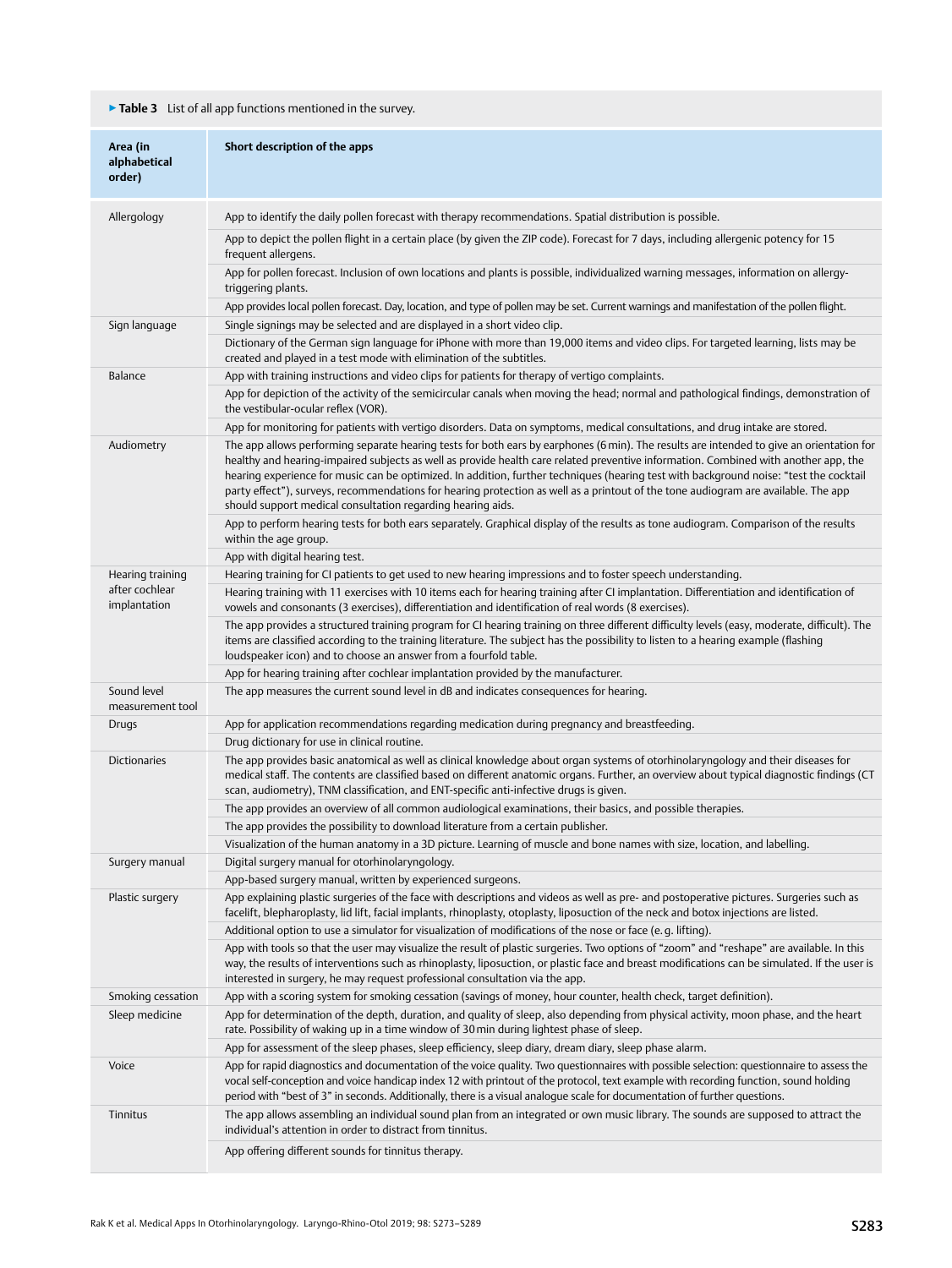<span id="page-11-0"></span>as a non-invasive therapy approach is recommended for patients with facial nerve palsy of various origins and comprises functional motor exercises for the reactivation of the mimic muscles in the sense of a neuromuscular training. The currently available studies show that a well-structured therapy within the framework of an interdisciplinary concept may achieve good therapeutic results contributing to avoid synkinesis or hyperkinesis [91–94]. Currently available instruction forms revealed a high need for improvement, since the visual control by using a mirror is from our experience associated with a low compliance.

From this situation the idea came up to develop an app for structured facial exercises with visual feedback via the front camera of the smartphone. A search in the Apple AppStore and the Google Play Store, as well as a literature research via PubMed revealed that up to now no adequate app exists with the stated objective. Only one paid app in English language provides facial training, but only in the form of a digital exercise sheet without visual feedback [95]. To make the best use of the device hardware, we chose a native iOS app architecture, which may be considered as particularly safe and user-friendly. The implementation for Android devices in the further course is planned.

### 5.3. Structure of the app

Various basic functions of the app were elaborated. For introduction into the topic, understandable explanations on anatomy and (patho-) physiology of the facial nerve as well as on the functioning of the app should be provided. One central aspect of the app was a training mode with step-by-step instructions for mimic exercises with visual feedback via the front camera. Hereby, the instructions should be offered as text and for better comprehensibility also via an animated "smiley system". A timer should display the training progress. After completing training, a success message should contribute to positive reinforcement. (Optional) training reminders via the iOS Notification Center might increase the long-term compliance. Furthermore, an imprint with respective indications of the liability requirements and data protection according to the Basic Regulations of Data Protection is obligatory. As a future supplement, a determination of the degree of paralysis by the application of a defined score is being considered. Initially, this might be performed manually based on one or several common score systems (Stennert's paralysis index, House-Brackmann score, Facial Grading System), theoretically even the application of the face recognition function via the TrueDepth camera of current or future iPhones would be conceivable. Pourmomeny et al. could show that a software-based grading system provides reliable results in the context of facial nerve paralyses [96]. The score values assessed in this way could be mapped in a history diagram. In order to prevent data abuse, the data should be stored exclusively on the respective terminal device.

#### 5.4. Graphic design and programming of the app

The graphic conception and the layout were done with Adobe Photoshop, Adobe Illustrator and Sketch app. Whereas the mentioned Adobe products are the industry standard for pixel- and vector-based image processing, Sketch app is specifically optimized for the user interface design of mobile devices and thus allows a first simulation of the future app. In the conceptual phase, the requirements of the corporate design of the University Hospital of Würzburg were complied. The aminations of the facial movements for mimic training

were created in Adobe After Effects and exported with the Bodymovin Plugin in order to be finally integrated into the Xcode Project via the open source framework Lottie. This as well as other frameworks were integrated into the project with the dependency manager Cocoapods. Programming via Swift and Objective-C and the actual creation of the graphical user interface were performed with the development environment Apple Xcode. This software allows to create the individual pages and link their operating elements with the program code. One helpful feature of Xcode is that the app can be tested on virtual as well as physical terminal devices of several generations during the development process and thus be optimized continuously (▶**Fig. 4**).

#### 5.5. Further development and validation

After successful development of the app, it is planned to evaluate it in the context of a clinical trial. For this purpose one could use the possibilities of the Apple Research Kit, which offers highly attractive options for rapid and large-scale data collection without media discontinuity and which has already been implemented by internationally leading medical institutions [97]. In addition, the app will also be described according to the objective criteria for medical apps of the "App Synopsis" [88] and also evaluated based on the defined criteria of the "App Synopsis for Users" [90].

#### 5.6. Conclusion

During the development process of the app for training the mimic muscles after facial nerve palsy, it was possible to conceptualize an application software and to program first versions that have the potential to meet the criteria of a good and high-quality app. The further development and validation of the app will reveal if it is of functional value and provides a benefit for the patients. This knowledge will be the basis for the future development, but also for a possible certification of the app as medical product.

## 6. Summary and Outlook

The use of mobile information and communication technology in medicine, among others also medical apps, is defined as "mobile health". This area gains more and more in importance because it provides new solutions for the healthcare system. The awareness of healthcare providers that digitization has to find its place also in medicine has significantly increased during the last years which led to establishing workgroups or task forces of several professional organizations. The implementation of this technology provides important advantages such as for example the direct availability or the independence of opening hours, which allows a high flexibility in daily routine. However, the new technology also bears risks such as e.g. an unfiltered data storage that may lead to an impairment of privacy. Already today the relationship between the physician and the patient is influenced by these new technologies, which makes clear that a thorough and detailed analysis of the topic is essential.

The number of medical apps that are available on the market is continuously increasing, even those concerning the discipline of otorhinolaryngology. The number of applications in German that may be assigned to this field is rather low with about 2%. Compared to the whole group of medical apps, ENT-related apps are provided more frequently with updates, their data volume is higher and bet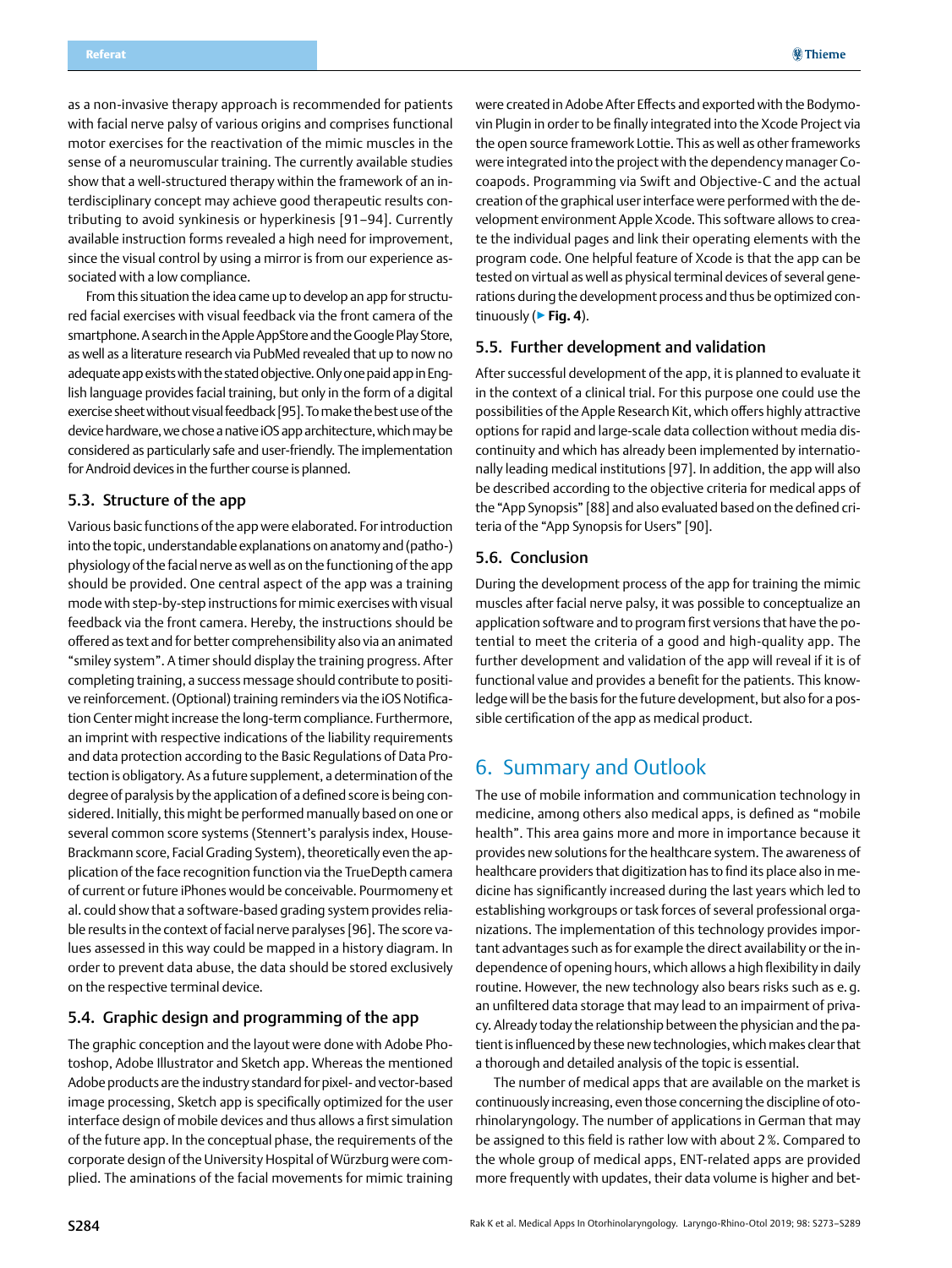ter described. This might be an indication for the higher responsibility of the developers and a better quality of the apps. However, a higher percentage of apps is fee-based and only for a few ones the costs are paid by the health insurance companies.

Medical apps can be medical products or assume their functions. This leads to a particular legal aspect, especially in cases of compensation claims. The user may not expect that an app is a medical product even if it may be applied in a medical context. The developers determine if they want to declare the application as medical product which then leads to a very extensive approval procedure. That is why most providers decide against certification as medical product because the apps then have to meet fundamental requirements with regard to documentation, software development, tests, validation, serviceability, risk management, and version management. On the other hand, the providers are not even aware of these problems. For physicians, this means a particular responsibility because they owe a treatment to the patients that is acknowledged according to generally accepted medical standards. So if they recommend an app that is not certified as medical product, they may theoretically be held liable because of the use of unsuitable instruments. This aspect also applies when the app is used apart from its actual objective. So a physician may be expected to show great diligence when selecting and recommending an app in order to act in a liability-preventive way. Other quality labels are rarely found. Already because of the enormous number of apps found in the different stores, it is not possible to conduct nation-wide examinations. Furthermore, due to the missing transparency, it is rarely obvious which evaluation criteria are set by certification providers. Increasingly, also non-medical developers try to take roots in the field of medical apps without having sufficient experience and expertise with regard to medical topics and neglecting respective standards and even regulatory requirements. Sometimes the developers of the apps overestimate the technical features thus giving the users a false sense of security and lead them to a possibly dangerous misinterpretation of their health status.

Regarding the effectiveness of medical apps, scientific evidence is still missing which is also reflected in the low reimbursement by health insurance companies. If the medical app is nonetheless useful, it would be desirable to have a suitable design concerning conception and performance of the application. It would be characterized by the fact that the users always experience the security to work with a thoroughly developed application that clearly excludes risks for health or the social and economic situation as well as risks for their environment. The use of an app designed in this way may lead to high satisfaction and include an appropriate probability of therapy success. In contrast, poorly conceived and designed apps lead to low acceptance without long-lasting success.

In scientific literature, numerous publications are found on medical apps, but most of them focus on a narrow application spectrum so that a transfer to the whole sector and general conclusions would lack of a scientific basis. However, it could be shown that some smartphone functions such as for example the reminder function or the independence concept may lead to a positive assessment of such apps and thus to an improved participation in healthcare processes. A literature research for the present manuscript could identify more than 70 trials that could be assigned to different sectors of otorhinolaryngology. Those were in particular the fields of "audiometry", "sound level measurement", "education", "tinnitus", "endoscopic and otoscopic imaging", "sleep medicine", "voice", "balance", "swallowing", "hearing aids", "head and neck cancer", "allergology", "hearables", and "miscellaneous". In the majority of the publications, only the new function or the app itself was described and control experiments were missing so that the scientific quality of the articles has to be considered as clearly limited. Nonetheless, this literature research allowed getting an overview about the existing application spectrum of smartphones and apps in otorhinolaryngology.

The survey conducted for this manuscript at the ENT Department of the University Hospital of Würzburg revealed a broad spectrum of applications in the field of otorhinolaryngology. A total of 33 apps were mentioned that could be assigned to the field of our discipline. They included the areas of "allergology", "sign language", "balance", "hearing test", "hearing training after cochlear implantation", "sound level measurement", "drugs", "dictionary", "manual", "plastic surgery", "smoking cessation", "sleep medicine", "voice", and "tinnitus". The apps were evaluated based on a standardized assessment catalogue, the so-called "App Synopsis for Users" allowing a reliable assessment of how safely such an app may be used in healthcare. This checklist contains a total of 39 items that can be answered with "yes", "no", or "unclear". The items are classified into the categories of "medical product", "description of the purpose", "functionality", "scientific aspect", "limitations and limits", "risks", "reliability and contents", "data protection", and "imprint". The answers to some questions are marked in red, yellow, and green so that the user may already assess the risk of the app when ticking the answers (red=high risk, green=low risk). Overall, the evaluation with this assessment tool revealed that none of the apps could be recommended unlimitedly for use. It became particularly obvious that the option of certifying an app (as medical product or CE marking) was only rarely realized. Often, information on the current state of science and technology is missing. But also the lack of transparency with regard to limitations and limits as well as risks concerning data protection and the use of the app were complained. The use of this structured assessment catalogue allowed a precise and clear evaluation of the apps with low time consumption. Thus, a tool is available that is able to simply outweigh risks and benefits of medical apps.

Having analyzed the apps referring to otorhinolaryngology that are available on the market, the idea came up to develop an app on our own that is transparent and well-balanced with regard to its functionality and reliability of the contents. All legal requirements regarding data processing and storage should be met and real chances for certification as medical product should be realized. After careful research, we decided to develop an app for training the mimic muscles for patients suffering from facial nerve palsy because a clear need in this context was apparent. It is well-known that targeted motor exercises for reactivating paralyzed mimic muscles in the sense of neuromuscular training may lead to measurable progress and furthermore contribute to avoid synkinesis and hyperkinesis. This acknowledged and scientifically evaluated rehabilitation concept is also suitable for a mobile application. On the app market, currently no comparable application can be found; only digital training instructions are available. The basic functions of the app contained well-understandable explanations about the anatomy and (patho)physiology of the facial nerve, a training mode with instructions for mimic exercises with visual feedback via the front camera, and a reminder function. In addition, the app should include indications on the lia-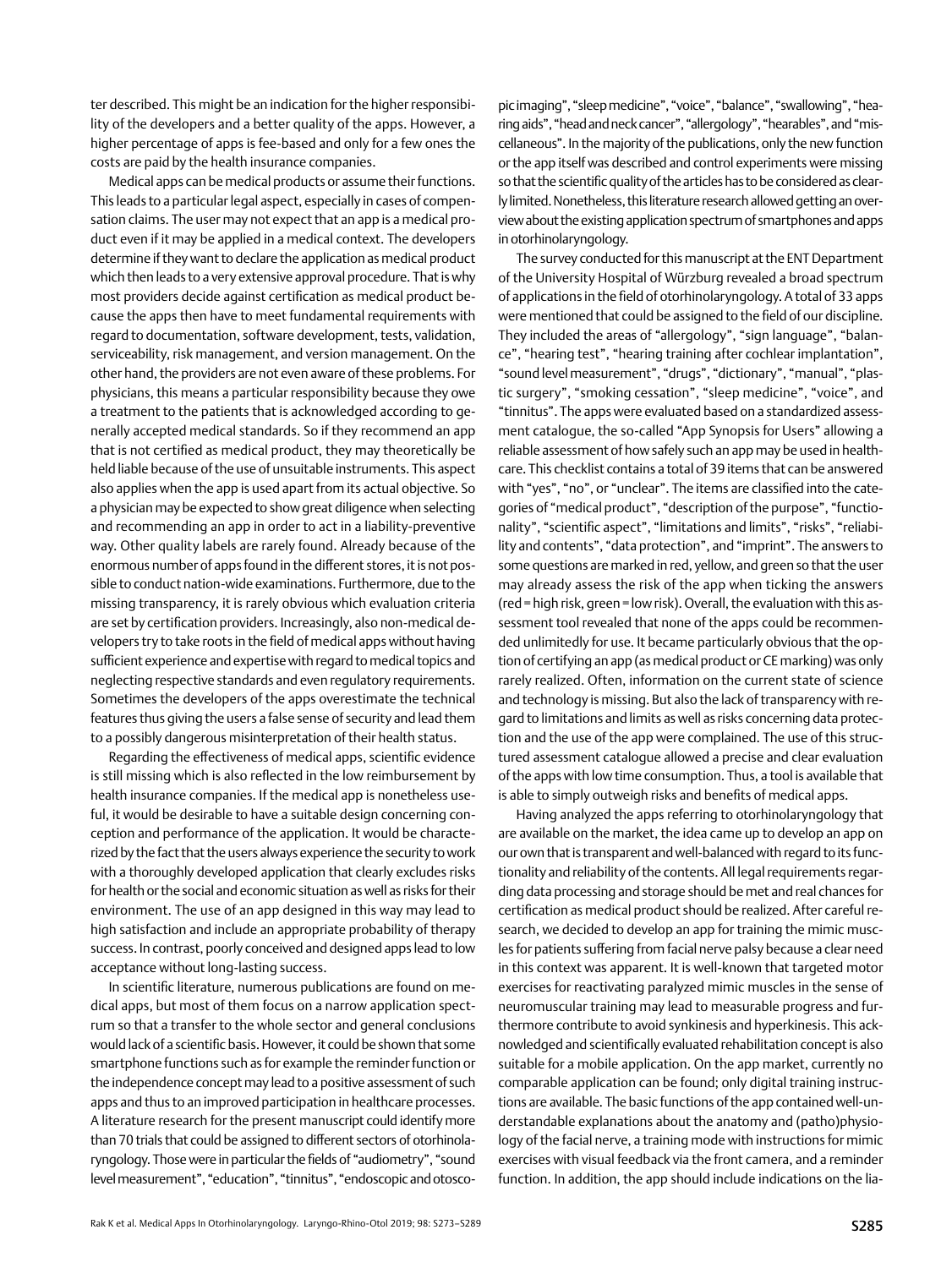

bility requirements and on data protection with regard to the new "Basic Regulations of Data Protection". The conception and the chosen procedure for the new app revealed that it is possible to develop application software having the potential to meet the criteria of a good and high-quality app. Further validation of the app will show if the functions are correctly implemented and also if it is beneficial for the patients. This knowledge will be the basis for the further development but also for a possible certification of the app as medical product.

In the context of the present manuscript, it was possible to show that medical apps gain increasingly in importance despite all associated risks. This also applies for the discipline of otorhinolaryngology because already apps are available for nearly all sections. They include the area of diagnostics, e. g. app-based audiometric examinations, imaging diagnostics by means of an app camera, or the definition of a voice profile. However, apps may also be used as a therapeutic tool as for example for tinnitus retraining, in sleep medicine, or for modulation of hearing aid settings. Additionally, apps can be found on the market that belong to the area of information provision such as for example dictionaries for ENT-specific diseases, digital surgery manuals, or pollen forecasts. Apps may also be used as documentation tools, e.g. for assessing allergic symptoms via a visual analogue scale or cancer-specific symptoms. All this shows that the use of such apps may encompass the whole field of otorhinolaryngology whereas crucial criteria of the quality and sustainability on a scientific level still have to be elaborated.

Thus, mobile health provides a large potential for the discipline of otorhinolaryngology. The nation-wide availability of this technique coupled with a pioneering spirit for practice-oriented applications represents a large variety of options for new approaches. The basis in this context must be the development of high-quality, reliable, and sustainable products corresponding to a standard that has to be clearly defined. In order to achieve this objective, the active participation of all protagonists in healthcare services is essential. One possibility to improve the quality of medical apps consists of establishing interdisciplinary and inter-professional quality criteria with regard to ethical safety, validity, risk appropriateness, transparency, and usefulness as well as technical factors. These criteria for identifying suitable apps and their evaluation that have to be found in an interdisciplinary consensus have to be communicated to all involved parties. Only in this way, the necessary transparency can be achieved that is the basis for a generally accepted use of such medical apps also in the field of otorhinolaryngology. By means of targeted quality management, all protagonists (i.e. developers, users, and medical professionals) may benefit on the long term. Digitalization in otorhinolaryngology does not only comprise the field of medical apps, the significance of this topic is also reflected in the motto of the 90<sup>th</sup> Annual Meeting of our society. The foundation of the commission on "Digital future in healthcare services" is also an element to establish mobile information and communication technology in the context of medical and healthcare services for the benefit of all. We have an exciting future ahead of us.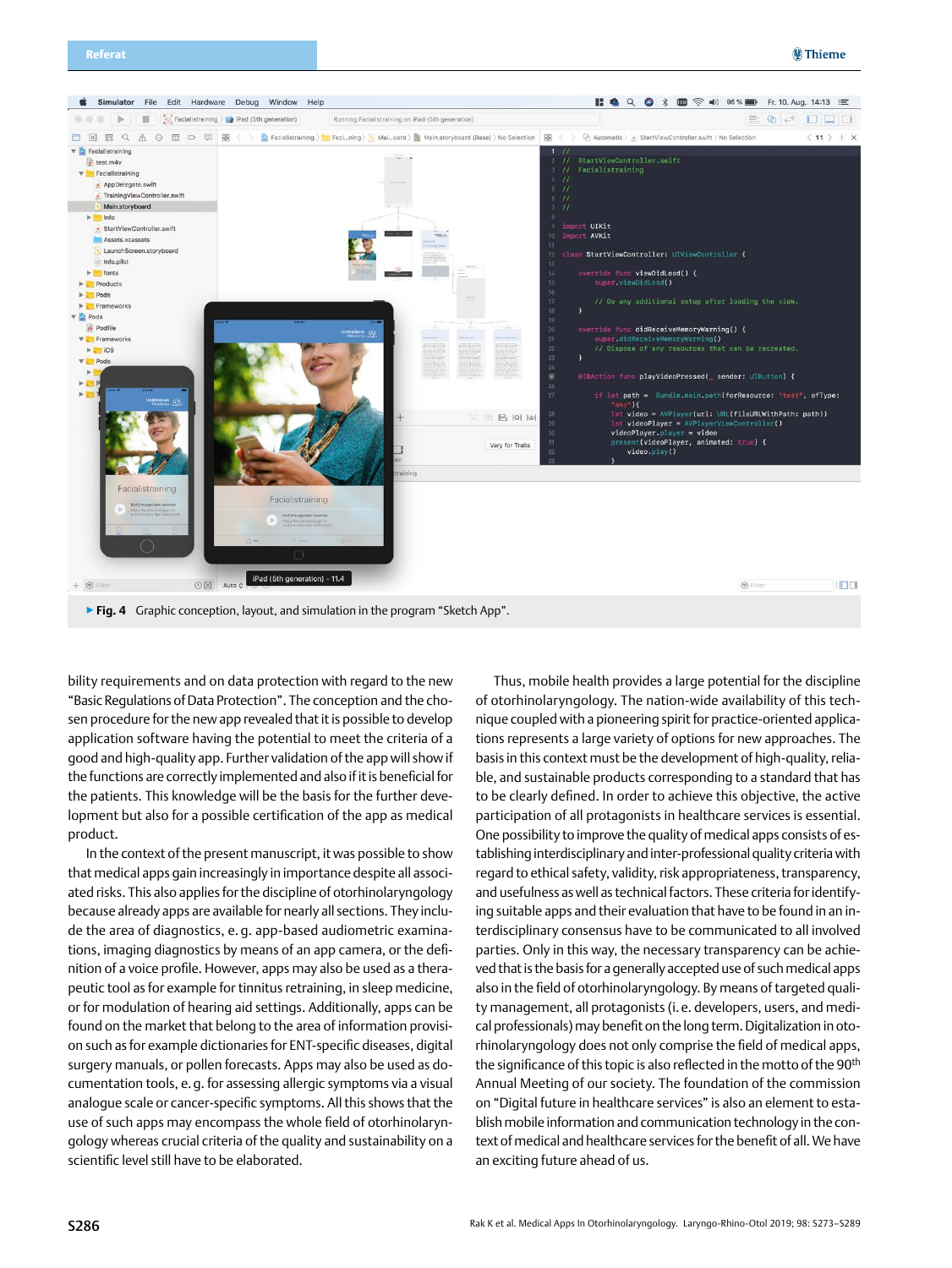#### Conflict of Interest

The author states that there is no conflict of interests.

#### References

- [1] [https://www.bitkom.org](http://https://www.bitkom.org)
- [2] Albrecht U-V, Hillebrand U, von Jan U. Relevance of Trust Marks and CE Labels in German-Language Store Descriptions of Health Apps: Analysis. JMIR mHealth and uHealth 2018; 6: e10394
- [3] Deutscher Ärzteverlag GmbH RDÄ. Internisten sichten und klassifizieren Gesundheits-Apps. 2018
- [4] Albrecht U-V, Kuhn B, Land | et al. Nutzenbewertung von digitalen Gesundheitsprodukten (Digital Health) im gesellschaftlichen Erstattungskontext. Bundesgesundheitsblatt Gesundheitsforschung Gesundheitsschutz 2018; 61: 340–348
- [5] Jee H. Review of researches on smartphone applications for physical activity promotion in healthy adults. J Exerc Rehabil 2017; 13: 3–11
- [6] Middelweerd A, van der Laan DM, van Stralen MM et al. What features do Dutch university students prefer in a smartphone application for promotion of physical activity? A qualitative approach. Int J Behav Nutr Phys Act 2015; 12: 31
- [7] Albrecht U-V. Chancen und Risiken von Gesundheits-Apps (CHARISMHA); engl. Chances and Risks of Mobile Health Apps (CHARISMHA). Hannover: Medizinische Hochschule Hannover; 2016
- [8] [Anonym]. Medizinproduktegesetz in der Fassung der Bekanntmachung vom 7. August 2002 (BGBl. I S. 3146), das zuletzt durch Artikel 7 des Gesetzes vom 18. Juli 2017 (BGBl. I S. 2757) geändert worden ist. 1994; Im Internet: [http://www.gesetze-im-internet.de/mpg/index.](http://www.gesetze-im-internet.de/mpg/index.html) [html.](http://www.gesetze-im-internet.de/mpg/index.html)
- [9] Europäisches Parlament und R. Richtlinie 2007/47/EG des Europäischen Parlaments und des Rates. 2007
- [10] Pramann O. Kapitel 10. Gesundheits-Apps und Datenschutz. In: Albrecht U-V, (Hrsg.). Chancen und Risiken von Gesundheits-Apps (CHARISMHA), engl Chances and Risks of Mobile Health Apps (CHARISMHA). Hannover: Medizinische Hochschule Hannover; 2016: 214–227
- [11] Pramann O. Kapitel 11. Gesundheits-Apps als Medizinprodukte. In: Albrecht U-V, (Hrsg.). Chancen und Risiken von Gesundheits-Apps (CHARISMHA). Hannover: Medizinische Hochschule Hannover; 2016: 228–243
- [12] Albrecht U-V, Pramann O. Haftungsfragen beim Einsatz von Gesundheits-Apps: Nobody is perfect. Dtsch Arztebl 2018; 115: A–520 / B-452 / C-452
- [13] Hahn T. Tinnitus-Counseling: Neuer Selektivvertrag für HNO-Ärzte. HNO-Mitteilungen 2018 : 166–167
- [14] Wolf JA, Moreau JF, Akilov O et al. Diagnostic inaccuracy of smartphone applications for melanoma detection. JAMA Dermatol 2013; 149: 422–426
- [15] Albrecht U-V. Gesundheits-Apps: Fachübergreifende Qualitätskriterien sind unabdingbar. Dtsch Arztebl 2018; 115: A–67 /B-61/C-61
- [16] Larrosa F, Rama-Lopez J, Benitez J et al. Development and evaluation of an audiology app for iPhone/iPad mobile devices. Acta Otolaryngol 2015; 135: 1119–1127
- [17] Livshitz L, Ghanayim R, Kraus C et al. Application-Based Hearing Screening in the Elderly Population. Ann Otol Rhinol Laryngol 2017; 126: 36–41
- [18] Abu-Ghanem S, Handzel O, Ness L et al. Smartphone-based audiometric test for screening hearing loss in the elderly. Eur Arch Otorhinolaryngol 2016; 273: 333–339
- [19] Corry M, Sanders M, Searchfield GD. The accuracy and reliability of an app-based audiometer using consumer headphones: Pure tone audiometry in a normal hearing group. Int J Audiol 2017; 56: 706–710
- [20] Derin S, Cam OH, Beydilli H et al. Initial assessment of hearing loss using a mobile application for audiological evaluation. J Laryngol Otol 2016; 130: 248–251
- [21] Masalski M, Kipinski L, Grysinski T et al. Hearing Tests on Mobile Devices: Evaluation of the Reference Sound Level by Means of Biological Calibration. J Med Internet Res 2016; 18: e130
- [22] Masalski M, Grysinski T, Krecicki T. Hearing Tests Based on Biologically Calibrated Mobile Devices: Comparison With Pure-Tone Audiometry. JMIR Mhealth Uhealth 2018; 6: e10
- [23] Dewyer NA, Jiradejvong P, Henderson Sabes J et al. Automated smartphone audiometry: Validation of a word recognition test app. Laryngoscope 2018; 128: 707–712
- [24] [Anonym]. Hearing Check app. Nurs Stand 2016; 30: 31
- [25] Sethi RKV, Ghanad I, Kanumuri V et al. Mobile Hearing Testing Applications and the Diagnosis of Sudden Sensorineural Hearing Loss: A Cautionary Tale. Otol Neurotol 2018; 39: e1–e4
- [26] Saliba J, Al-Reefi M, Carriere JS et al. Accuracy of Mobile-Based Audiometry in the Evaluation of Hearing Loss in Quiet and Noisy Environments. Otolaryngol Head Neck Surg 2017; 156: 706–711
- [27] Bright T, Pallawela D. Validated Smartphone-Based Apps for Ear and Hearing Assessments: A Review. JMIR Rehabil Assist Technol 2016; 3: e13
- [28] Zamora W, Calafate CT, Cano JC et al. Accurate Ambient Noise Assessment Using Smartphones. Sensors (Basel). 2017 17
- [29] Kardous CA, Shaw PB. Evaluation of smartphone sound measurement applications. J Acoust Soc Am 2014; 135: EL186–EL192
- [30] Kardous CA, Shaw PB. Evaluation of smartphone sound measurement applications (apps) using external microphones-A follow-up study. J Acoust Soc Am 2016; 140: EL327
- [31] Neitzel RL, Heikkinen MS, Williams CC et al. Pilot study of methods and equipment for in-home noise level measurements. Appl Acoust 2015; 102: 1–11
- [32] Roberts B, Neitzel RL. Using Smart Devices to Measure Intermittent Noise in the Workplace. Noise & Health 2017; 19: 58–64
- [33] Golub JS, Sharma A, Samy RN. A smartphone-optimized web site for conveniently viewing otolaryngology journal abstracts. Otolaryngol Head Neck Surg 2014; 151: 972–975
- [34] Hsueh WD, Bent JP, Moskowitz HS. An app to enhance resident education in otolaryngology. Laryngoscope 2018; 128: 1340–1345
- [35] Khan KM, Evans SS, Bielko SL et al. Efficacy of technology-based interventions to increase the use of hearing protections among adolescent farmworkers. Int J Audiol 2018; 57: 124–134
- [36] Paglialonga A, Tognola G, Pinciroli F. Apps for Hearing Science and Care. Am J Audiol 2015; 24: 293–298
- [37] Samra S, Wu A, Redleaf M. Interactive iPhone/iPad App for Increased Tympanic Membrane Familiarity. Ann Otol Rhinol Laryngol 2016; 125: 997–1000
- [38] Henry JA, Thielman E, Zaugg T et al. Development and field testing of a smartphone "App" for tinnitus management. Int J Audiol 2017; 56: 784–792
- [39] Noorain Alam M, Gupta M, Munjal S et al. Efficacy of TRT Using Noise Presentation from Mobile Phone. Indian J Otolaryngol Head Neck Surg 2017; 69: 333–337
- [40] Wunderlich R, Stein A, Engell A et al. Evaluation of iPod-Based Automated Tinnitus Pitch Matching. J Am Acad Audiol 2015; 26: 205–212
- [41] Schlee W, Pryss RC, Probst T et al. Measuring the Moment-to-Moment Variability of Tinnitus: The TrackYourTinnitus Smart Phone App. Front Aging Neurosci 2016; 8: 294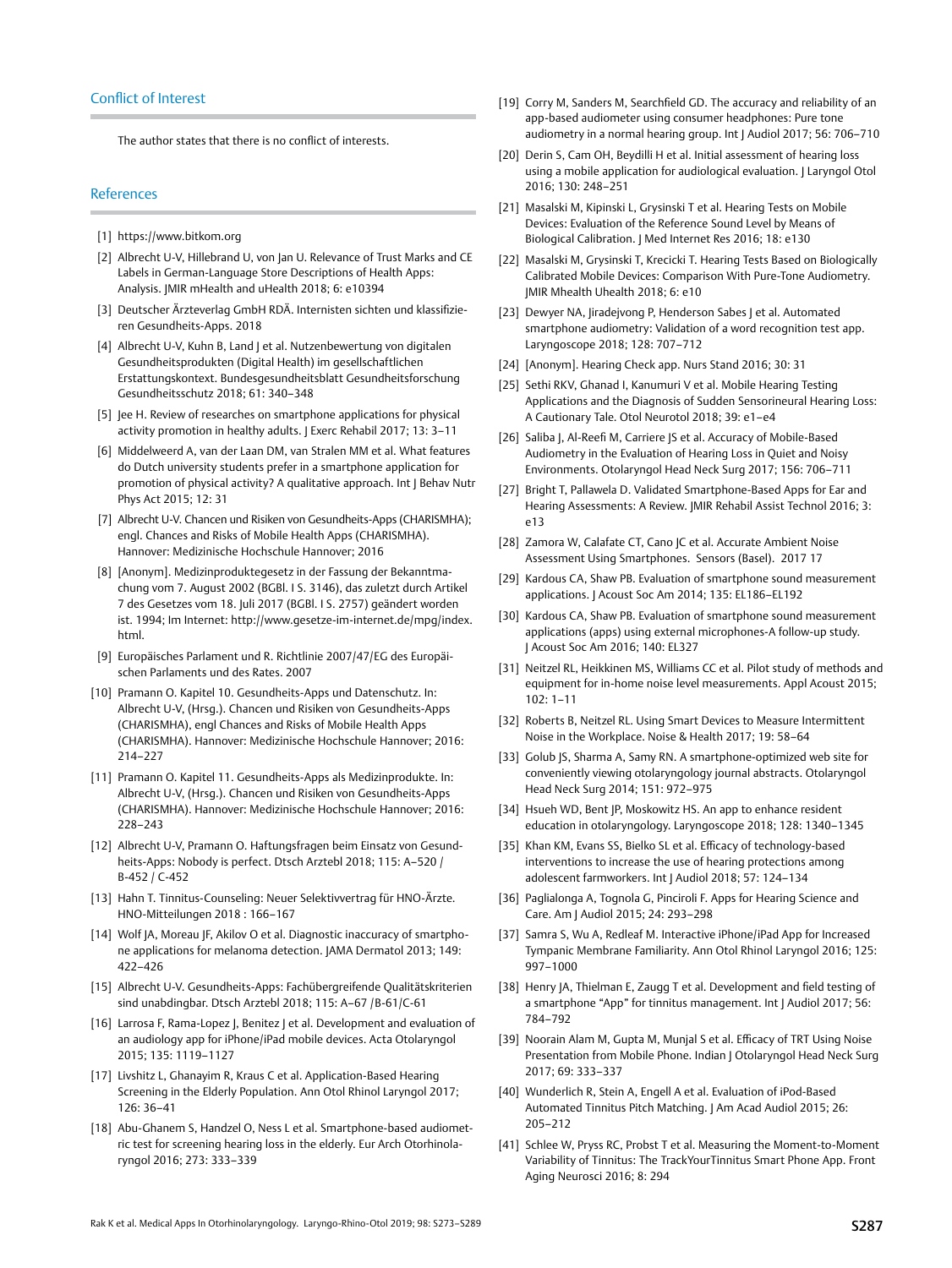- [42] Probst T, Pryss RC, Langguth B et al. Outpatient Tinnitus Clinic, Self-Help Web Platform, or Mobile Application to Recruit Tinnitus Study Samples? Front Aging Neurosci 2017; 9: 113
- [43] Hauptmann C, Wegener A, Poppe H et al. Validation of a Mobile Device for Acoustic Coordinated Reset Neuromodulation Tinnitus Therapy. J Am Acad Audiol 2016; 27: 720–731
- [44] Mistry N, Coulson C, George A. endoscope-i: an innovation in mobile endoscopic technology transforming the delivery of patient care in otolaryngology. Expert Rev Med Devices 2017; 14: 913–918
- [45] Wu CJ, Wu SY, Chen PC et al. An innovative smartphone-based otorhinoendoscope and its application in mobile health and teleotolaryngology. J Med Internet Res 2014; 16: e71
- [46] Shah MU, Sohal M, Valdez TA et al. iPhone otoscopes: Currently available, but reliable for tele-otoscopy in the hands of parents? Int J Pediatr Otorhinolaryngol 2018; 106: 59–63
- [47] Liu H, Akiki S, Barrowman NJ et al. Mobile Endoscopy vs Video Tower: A Prospective Comparison of Video Quality and Diagnostic Accuracy. Otolaryngol Head Neck Surg 2016; 155: 575–580
- [48] Moshtaghi O, Sahyouni R, Haidar YM et al. Smartphone-Enabled Otoscopy in Neurotology/Otology. Otolaryngol Head Neck Surg 2017; 156: 554–558
- [49] Stippig A, Hubers U, Emerich M. Apps in sleep medicine. Sleep Breath 2015; 19: 411–417
- [50] Cho SW, Wee JH, Yoo S et al. Effect of Lifestyle Modification Using a Smartphone Application on Obesity With Obstructive Sleep Apnea: A Short-term, Randomized Controlled Study. Clin Exp Otorhinolaryngol 2018; 11: 192–198
- [51] Nakano H, Hirayama K, Sadamitsu Y et al. Monitoring sound to quantify snoring and sleep apnea severity using a smartphone: Proof of concept. J Clin Sleep Med 2014; 10: 73–78
- [52] Ong AA, Gillespie MB. Overview of smartphone applications for sleep analysis. World J Otorhinolaryngol Head Neck Surg 2016; 2: 45-49
- [53] Lorenz CP, Williams AJ. Sleep apps: what role do they play in clinical medicine? Curr Opin Pulm Med 2017; 23: 512–516
- [54] Camacho M, Robertson M, Abdullatif J et al. Smartphone apps for snoring. J Laryngol Otol 2015; 129: 974–979
- [55] Baron KG, Duffecy J, Reid K et al. Technology-Assisted Behavioral Intervention to Extend Sleep Duration: Development and Design of the Sleep Bunny Mobile App. JMIR Ment Health 2018; 5: e3
- [56] Siau RTK, Goswamy J, Jones S et al. Is OperaVOX a clinically useful tool for the assessment of voice in a general ENT clinic? BMC Ear Nose Throat Disord 2017; 17: 4
- [57] Grillo EU. An Online Telepractice Model for the Prevention of Voice Disorders in Vocally Healthy Student Teachers Evaluated by a Smartphone Application. Perspect ASHA Spec Interest Groups 2017; 2: 63–78
- [58] Mat Baki M, Wood G, Alston M et al. Reliability of OperaVOX against Multidimensional Voice Program (MDVP). Clin Otolaryngol 2015; 40: 22–28
- [59] Manfredi C, Lebacq J, Cantarella G et al. Smartphones Offer New Opportunities in Clinical Voice Research. J Voice 2017; 31: 111 e111–111 e117
- [60] Brodsky JR, Cusick BA, Kawai K et al. Peripheral vestibular loss detected in pediatric patients using a smartphone-based test of the subjective visual vertical. Int | Pediatr Otorhinolaryngol 2015; 79: 2094-2098
- [61] Organ B, Liu H, Bromwich M. An iPhone-assisted particle repositioning maneuver for benign paroxysmal positional vertigo (BPPV): A prospective randomized study. J Am Board Fam Med 2015; 28: 118–120
- [62] Whittaker M, Mathew A, Kanani R et al. Assessing the Unterberger test: introduction of a novel smartphone application. J Laryngol Otol 2014; 128: 958–960
- [63] Constantinescu G, Loewen I, King B et al. Designing a Mobile Health App for Patients With Dysphagia Following Head and Neck Cancer: A Qualitative Study. JMIR Rehabil Assist Technol 2017; 4: e3
- [64] Starmer HM, Abrams R, Webster K et al. Feasibility of a Mobile Application to Enhance Swallowing Therapy for Patients Undergoing Radiation-Based Treatment for Head and Neck Cancer. Dysphagia 2018; 33: 227–233
- [65] Lopez EA, Costa OA, Ferrari DV. Development and Technical Validation of the Mobile Based Assistive Listening System: A Smartphone-Based Remote Microphone. Am J Audiol 2016; 25: 288–294
- [66] Maidment DW, Barker AB, Xia | et al. Effectiveness of alternative listening devices to conventional hearing aids for adults with hearing loss: a systematic review protocol. BMJ Open 2016; 6: e011683
- [67] Ng SL, Phelan S, Leonard M et al. A Qualitative Case Study of Smartphone-Connected Hearing Aids: Influences on Patients, Clinicians, and Patient-Clinician Interactions. J Am Acad Audiol 2017; 28: 506–521
- [68] Panahi I, Kehtarnavaz N, Thibodeau L. Smartphone-based noise adaptive speech enhancement for hearing aid applications. Conf Proc IEEE Eng Med Biol Soc 2016; 2016: 85–88
- [69] Reddy CK, Yiya H, Panahi I. Two microphones spectral-coherence based speech enhancement for hearing aids using smartphone as an assistive device. Conf Proc IEEE Eng Med Biol Soc 2016; 2016: 3670–3673
- [70] Reddy CKA, Shankar N, Bhat GS et al. An individualized super-Gaussian single microphone Speech Enhancement for hearing aid users with smartphone as an assistive device. IEEE Signal Process Lett 2017; 24: 1601–1605
- [71] Yu R, Yiya H, Panahi IM et al. Smartphone-based real-time speech enhancement for improving hearing aids speech perception. Conf Proc IEEE Eng Med Biol Soc 2016; 2016: 5885–5888
- [72] Kessel KA, Vogel MM, Kessel C et al. Mobile Health in Oncology: A Patient Survey About App-Assisted Cancer Care. JMIR Mhealth Uhealth 2017; 5: e81
- [73] Gomes MS, Bonan PR, Ferreira VY et al. Development of a mobile application for oral cancer screening. Technol Health Care 2017; 25: 187–195
- [74] Duman-Lubberding S, van Uden-Kraan CF, Jansen F et al. Feasibility of an eHealth application "OncoKompas" to improve personalized survivorship cancer care. Support Care Cancer 2016; 24: 2163–2171
- [75] Klimek L, Bergmann KC, Biedermann T et al. Visual analogue scales (VAS): Measuring instruments for the documentation of symptoms and therapy monitoring in cases of allergic rhinitis in everyday health care: Position Paper of the German Society of Allergology (AeDA) and the German Society of Allergy and Clinical Immunology (DGAKI), ENT Section, in collaboration with the working group on Clinical Immunology, Allergology and Environmental Medicine of the German Society of Otorhinolaryngology, Head and Neck Surgery (DGHNOKHC). Allergo J Int 2017; 26: 16–24
- [76] Caimmi D, Baiz N, Tanno LK et al. Validation of the MASK-rhinitis visual analogue scale on smartphone screens to assess allergic rhinitis control. Clin Exp Allergy 2017; 47: 1526–1533
- [77] Bousquet J, Devillier P, Arnavielhe S et al. Treatment of allergic rhinitis using mobile technology with real-world data: The MASK observational pilot study. Allergy 2018; 73: 1763–1774
- [78] Bousquet J, Bewick M, Arnavielhe S et al. Work productivity in rhinitis using cell phones: The MASK pilot study. Allergy 2017; 72: 1475–1484
- [79] Bourret R, Bousquet J, Mercier J et al. MASK-rhinitis, a single tool for integrated care pathways in allergic rhinitis. World Hosp Health Serv 2015; 51: 36–39
- [80] Bianchi A, Tsilochristou O, Gabrielli F et al. The Smartphone: A Novel Diagnostic Tool in Pollen Allergy? J Investig Allergol Clin Immunol 2016; 26: 204–207